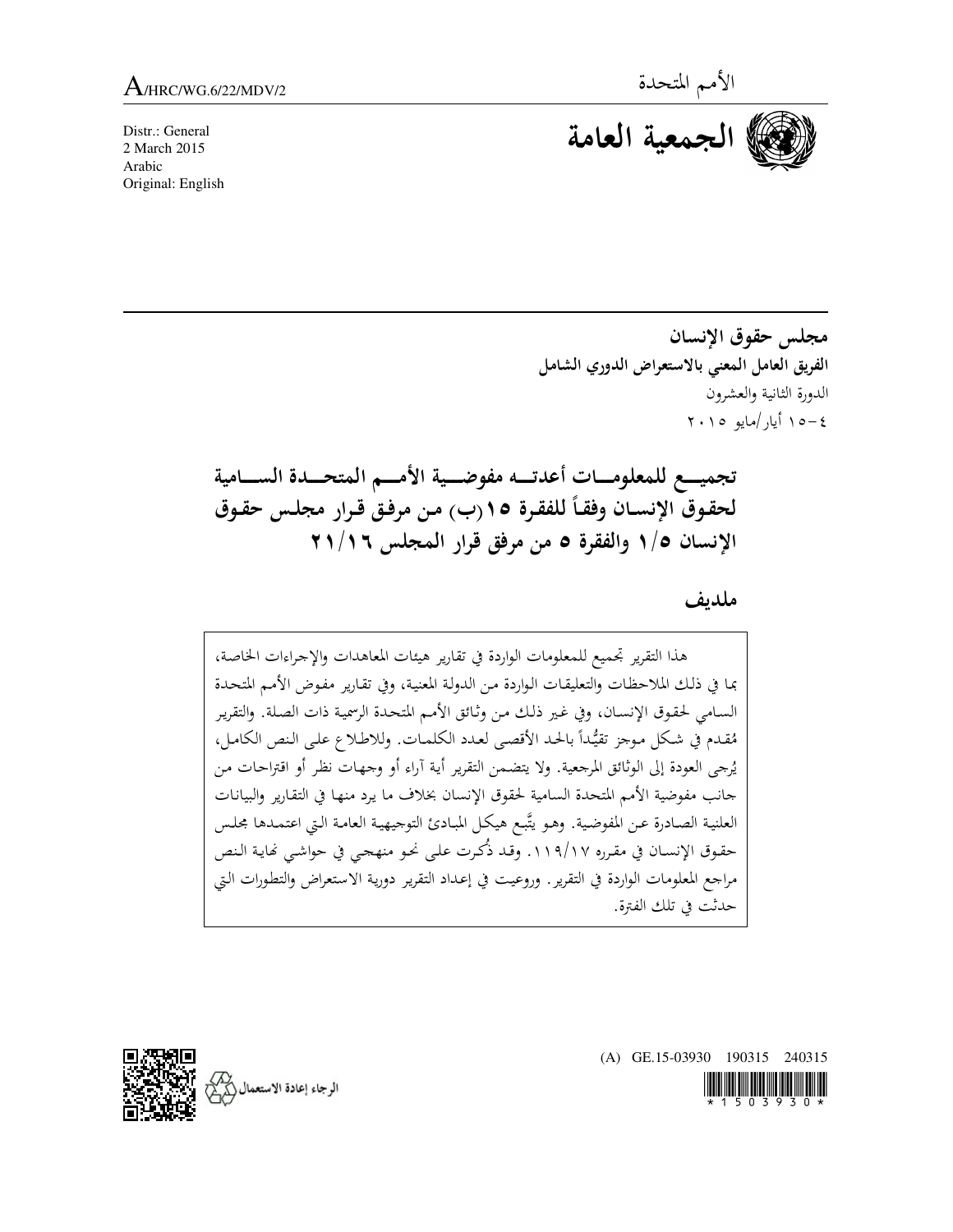أولأً– المعلومات الأساسية والإطار ألف– نطاق الالتزامات الدولية<sup>(١)</sup>

المعاهدات الدولية لحقوق الإنسان<sup>(٢)</sup>

|                                       | الإجراءات المتخذة بعد |                                     |                         |
|---------------------------------------|-----------------------|-------------------------------------|-------------------------|
| لم ُيصِدَّق عليها/لم ُتقبل            | الاستعراض             | الحالة في أثناء الجولة السابقة      |                         |
| البروتوكسول الاختيساري الثساني        |                       | اتفاقية القضاء علىي جميع أشكال      | التصديق أو الانضعام أو  |
| الملحـق بالعهـد الـدولي الخـاص        |                       | التمييز العنصري (١٩٨٤)              | الخلافة                 |
| بالحقوق المدنية والسياسية             |                       | العهـد الـدولي الخـاص بـالحقوق      |                         |
| الاتفاقية الدولية لحماية حقوق         |                       | الاقتصـادية والاجتماعيـة والثقافيـة |                         |
| جميــع العمــال المهــاجرين وأفــراد  |                       | $(7 \cdot 7)$                       |                         |
| أسرهم                                 |                       | العهـد الـدولي الخـاص بـالحقوق      |                         |
| الاتفاقيــة الدوليــة لحمايــة جميــع |                       | المدنية والسياسية (٢٠٠٦)            |                         |
| الأشخاص من الاختفاء القسري            |                       | اتفاقية القضاء علىي جميع أشكال      |                         |
| (توقيع، ٢٠٠٧)                         |                       | التمييز ضد المرأة (١٩٩٣)            |                         |
|                                       |                       | اتفاقيسة مناهضسة التعسذيب           |                         |
|                                       |                       | $(1 \cdot \cdot \xi)$               |                         |
|                                       |                       | البروتوكسول الاختيساري لاتفاقيسة    |                         |
|                                       |                       | مناهضة التعذيب (٢٠٠٦)               |                         |
|                                       |                       | اتفاقية حقوق الطفل (١٩٩١)           |                         |
|                                       |                       | البروتوكول الاختياري لاتفاقية       |                         |
|                                       |                       | حقــوق الطفـــل بشـــأن اشـــتراك   |                         |
|                                       |                       | الأطفـال في المنازعــات المسـلحة    |                         |
|                                       |                       | $(1 \cdot \cdot 2)$                 |                         |
|                                       |                       | البروتوكسول الاختيساري لاتفاقيسة    |                         |
|                                       |                       | حقوق الطفل بشأن بيع الأطفال         |                         |
|                                       |                       | واستغلال الأطفال في البغاء وفي      |                         |
|                                       |                       | المواد الإباحية (٢٠٠٢)              |                         |
|                                       |                       | اتفاقيـة حقـوق الأشـخاص ذوي         |                         |
|                                       |                       | الإعاقة (٢٠١٠)                      |                         |
|                                       |                       | العهـد الـدولي الخـاص بـالحقوق      | التحفظات و/أو الإعلانات |
|                                       |                       | المدنية والسياسية (تحفظ، المادة     |                         |
|                                       |                       | $(1 \cdot 7 \cdot 7 \cdot)$         |                         |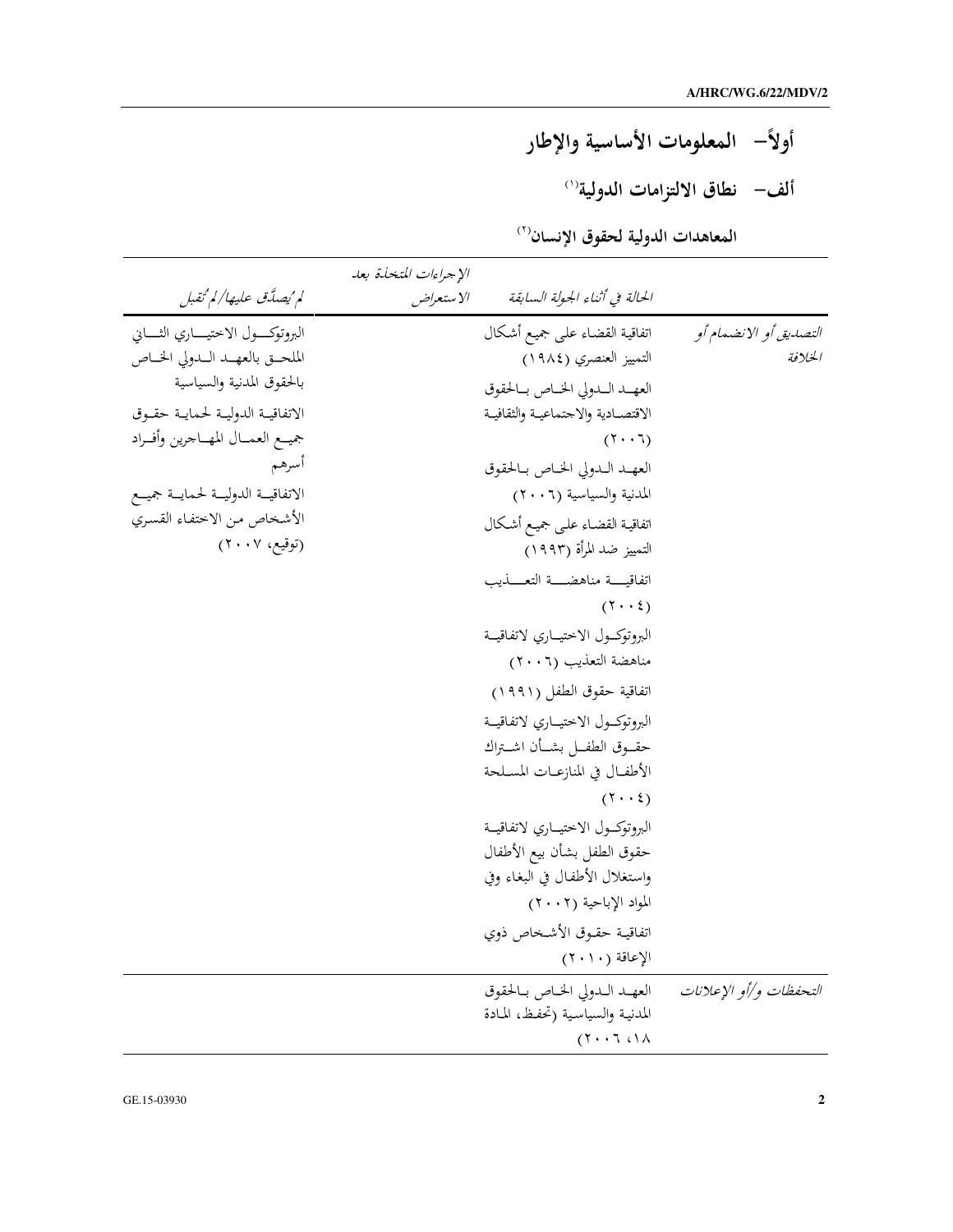|                                                                                                                                                                                                                                                                                                                                                                                                                                                                                                                                                                                                                                                                        | الإجراءات المتخذة بعد                                                                                                                                                                                                                               |                                                                                                                                                                                                                                                                                                                                                                    |                                                                       |
|------------------------------------------------------------------------------------------------------------------------------------------------------------------------------------------------------------------------------------------------------------------------------------------------------------------------------------------------------------------------------------------------------------------------------------------------------------------------------------------------------------------------------------------------------------------------------------------------------------------------------------------------------------------------|-----------------------------------------------------------------------------------------------------------------------------------------------------------------------------------------------------------------------------------------------------|--------------------------------------------------------------------------------------------------------------------------------------------------------------------------------------------------------------------------------------------------------------------------------------------------------------------------------------------------------------------|-----------------------------------------------------------------------|
| لم ُيصِدَّق عليها/لم ُتقبل                                                                                                                                                                                                                                                                                                                                                                                                                                                                                                                                                                                                                                             | الاستعراض                                                                                                                                                                                                                                           | الحالة في أنناء الجولة السابقة                                                                                                                                                                                                                                                                                                                                     |                                                                       |
|                                                                                                                                                                                                                                                                                                                                                                                                                                                                                                                                                                                                                                                                        |                                                                                                                                                                                                                                                     | اتفاقيسة القضساء علسى جميسع<br>أشــكال التمييـــز ضـــد المـــرأة<br>(تحفظ، المادة ١٦، ١٩٩٩)<br>اتفاقيــة حقــوق الطفــل (تحفــظ،<br>المادتان ١٤ و٢١، ١٩٩١)<br>البروتوكسول الاختيساري لاتفاقيسة<br>حقــوق الطفــل بشــأن اشــتراك<br>الأطفــال في المنازعــات المســلحة<br>(إعــلان بموجــب المـادة ٢(٢):<br>١٨ سنة، ٢٠٠٤)                                         |                                                                       |
| الاتفاقيــة الدوليــة للقضــاء علــى<br>بالعهــــد الـــــدولي الخـــــاص حجيــع أشـكال التمييــز العنصــري،<br>البروتوكسول الاختيساري الملحسق<br>بالعهـد الـدولي الخـاص بـالحقوق<br>الاقتصادية والاجتماعية والثقافية<br>العهـد الـدولي الخـاص بـالحقوق<br>المدنية والسياسية، المادة ٤١<br>اتفاقية مناهضة التعذيب، المادتان<br>۲۲ و ۲۲<br>البروتوكسول الاختيساري لاتفاقيسة<br>حقوق الطفل المتعلق بإجراء تقديم<br>البلاغات (توقيع، ٢٠١٢)<br>الاتفاقية الدولية لحماية حقوق جميع<br>العمال المهاجرين وأفراد أسرهم<br>البروتوكسول الاختيساري لاتفاقيسة<br>حقوق الأشخاص ذوي الإعاقة<br>الاتفاقيــة الدوليــة لحمايــة جميــع<br>الأشخاص من الاختفاء القسري<br>(توقيع، ٢٠٠٧) | البروتوكول الاختياري الملحق<br>بــــــالحقوق الاقتصـــــــادية للمادة ١٤<br>والاجتماعيـــة والثقافيـــة<br>البروتوكسول الاختيساري<br>لاتفاقيـــة حقــــوق الطفــــل (توقيع، ٢٠١١)<br>المتعلـــــق بـــــإجراء تقــــــديم<br>البلاغات (توقيع، ٢٠١٢) | البروتوكـــــول الاختيـــــــاري الأول<br>الملحـق بالعهـد الـدولي الخـاص<br>بسالحقوق المدنيسة والسياسسية<br>$(7 \cdot 7)$<br>البروتوكسول الاختيساري لاتفاقيسة (توقيع، ٢٠١١)<br>القضـــاء علـــى جميـــع أشـــكال<br>التمييــــز ضـــــد المـــــرأة، المـــــادة<br>$(\Upsilon \cdot \Upsilon)$<br>اتفاقية مناهضة التعذيب، المادة<br>$(7 \cdot \cdot 2)$ $7 \cdot$ | إجراءات الشكاوي والتحقيق<br>و <i>الإجراءات العاجلة</i> <sup>(٣)</sup> |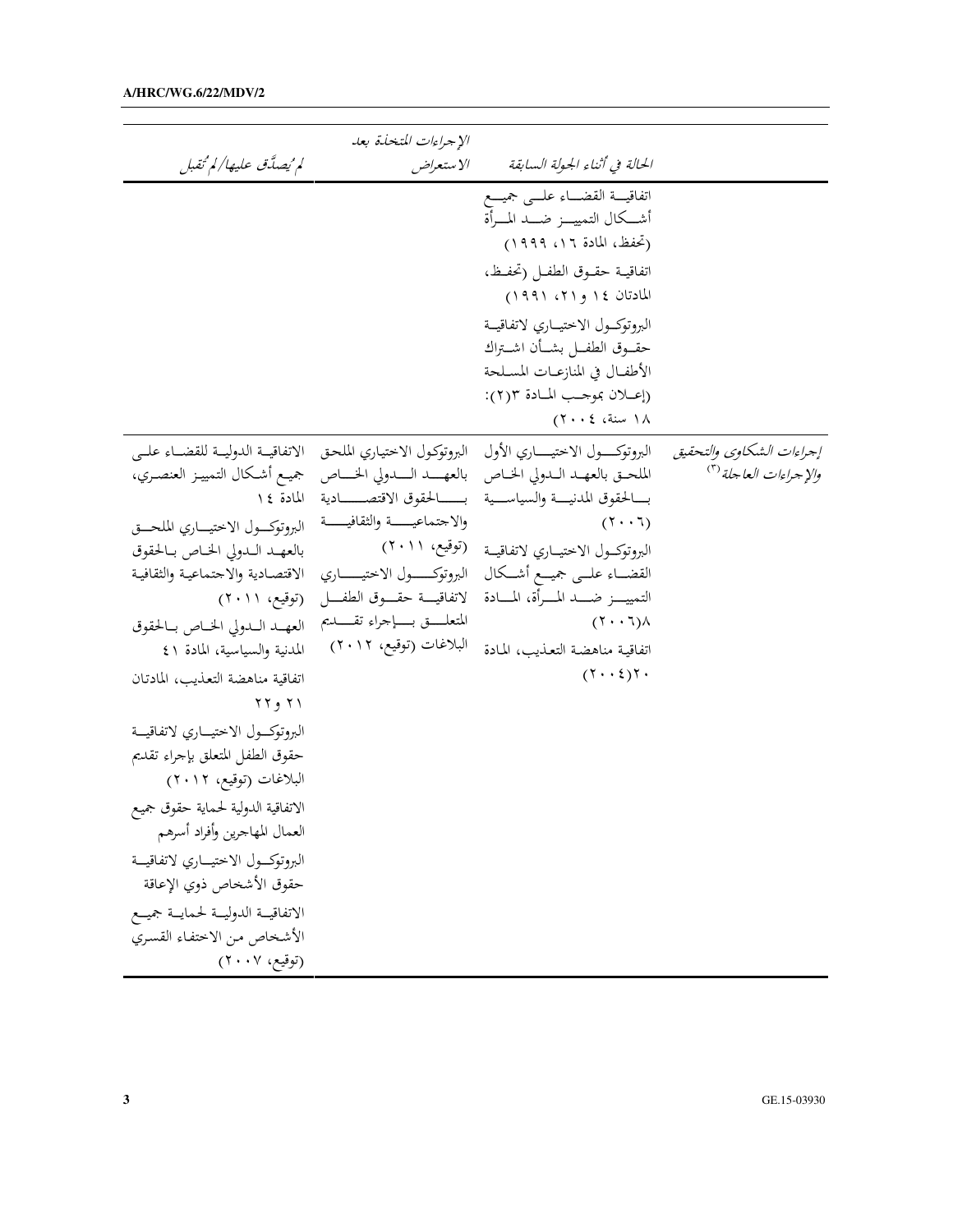|                                          | الإجراءات المتخذة بعد        |                                        |                         |
|------------------------------------------|------------------------------|----------------------------------------|-------------------------|
| لم يُصِدق عليها                          | الاستعراض                    | الحالة في أثناء الجولة السابقة         |                         |
| بروتوكول باليرمو (٧)                     | نظـــام رومــــا الأساســــى | اتفاقية منع جريمة الإبادة الجماعية     | التصديقي أو الانضعام أو |
| البروتوكول الإضافي الثالث الملحق         | للمحكمة الجنائية الدولية     | والمعاقبة عليها                        | الخلافة                 |
| باتفاقيات جنيف لعام ٩٤٩ ١ <sup>(٨)</sup> | الاتفاقيات الأساسية لمنظمة   | اتفاقيسات جنيسف المؤرخسة ١٢            |                         |
| الاتفاقيـات المتعلقــة بــاللاجئين       | العمل الدولية <sup>(٦)</sup> | آب/أغسطس ١٩٤٩ والبروتوكولان            |                         |
| وعديمي الجنسية <sup>(٩)</sup>            |                              | الإضافيان الأول والثاني <sup>(٥)</sup> |                         |
| اتفاقيتا منظمة العمل الدولية رقم         |                              |                                        |                         |
| ۱۶۹ ورقم ۱۸۹ <sup>(۱۰)</sup>             |                              |                                        |                         |
| اتفاقية اليونسكو لمكافحة التمييز         |                              |                                        |                         |
| في مجال التعليم                          |                              |                                        |                         |

صكوك دولية رئيسية أخرى ذات صلة<sup>(٤)</sup>

في عـام ٢٠١١، أوصت لجنـة القضـاء علـى التمييـز العنصـري بـأن تنظـر ملـديف في  $-1$ التصديق على الاتفاقية الدولية لحماية حقوق جميع العمال المهاجرين وأفراد أسرهم''') وعلى أربعة صكوك دولية بشأن اللاجئين وعديمي الجنسية ١٢٪، وشجعت ملديف على الاعتراف باختصاص لجنة القضاء على التمييز العنصري في تلقى شكاوي الأفراد والنظر فيها<sup>(١٣)</sup>. ٢ – وفي عام ٢٠١٢، رأت اللجنة المعنية بحقوق الإنسان أن تحفظ ملديف على المادة ١٨ ١ من العهد الدولي الخاص بالحقوق المدنية والسياسية لا يتوافق مع موضوع العهد وهدفه، وأوصت بأن تسحب ملديف تحفظها<sup>(١٤)</sup>. وقدمت لحنة القضاء على التمييز العنصري توصية في هذا الصدد<sup>(١٥)</sup>.

باء– الإطار الدستوري والتشريعي

٣- أعربت اللجنة المعنية بحقوق الإنسان عن قلقها لأن المادة ١٦(ب) من الدستور، التي تنص على أن "تقييد أحد الحقوق أو إحدى الحريات المنصوص عليها في هذا الفصل، من خلال قانون يسنّه مجلس الشعب بموجب الدستور حرصاً على تعاليم الإسلام وحفاظاً عليها، لا يجوز أن يتعارض مع أحكام المادة (أ)"، تعوق تطبيق أحكام العهد. وأوصت اللحنة بأن تعمل ملديف على إنفاذ أحكام العهد الدولي الخاص بالحقوق المدنية والسياسية، على نحو كامـل ومـن دون قيـود، في نظامهـا القـانوني المحلـي، وأن تكفـل عـدم الاحتحـاج بأحكـام المادة ١٦(ب) من الدستور لتبرير عدم الوفاء بالتزاماتها بموجب العهد<sup>(٢٦)</sup>.

٤ – وفي عـام ٢٠١٣، أوصت المقررة الخاصة المعنية باستقلال القضاة والمحامين بأن تسـارع ملديف إلى اعتماد قانون العقوبات ومشروع قانون إصدار الأحكام، وقانون الإجراءات الجنائية، وقانون الإجراءات المدنية، وقانون الأدلة، وبأن تكفل توافق هذه القوانين مع أحكام الدستور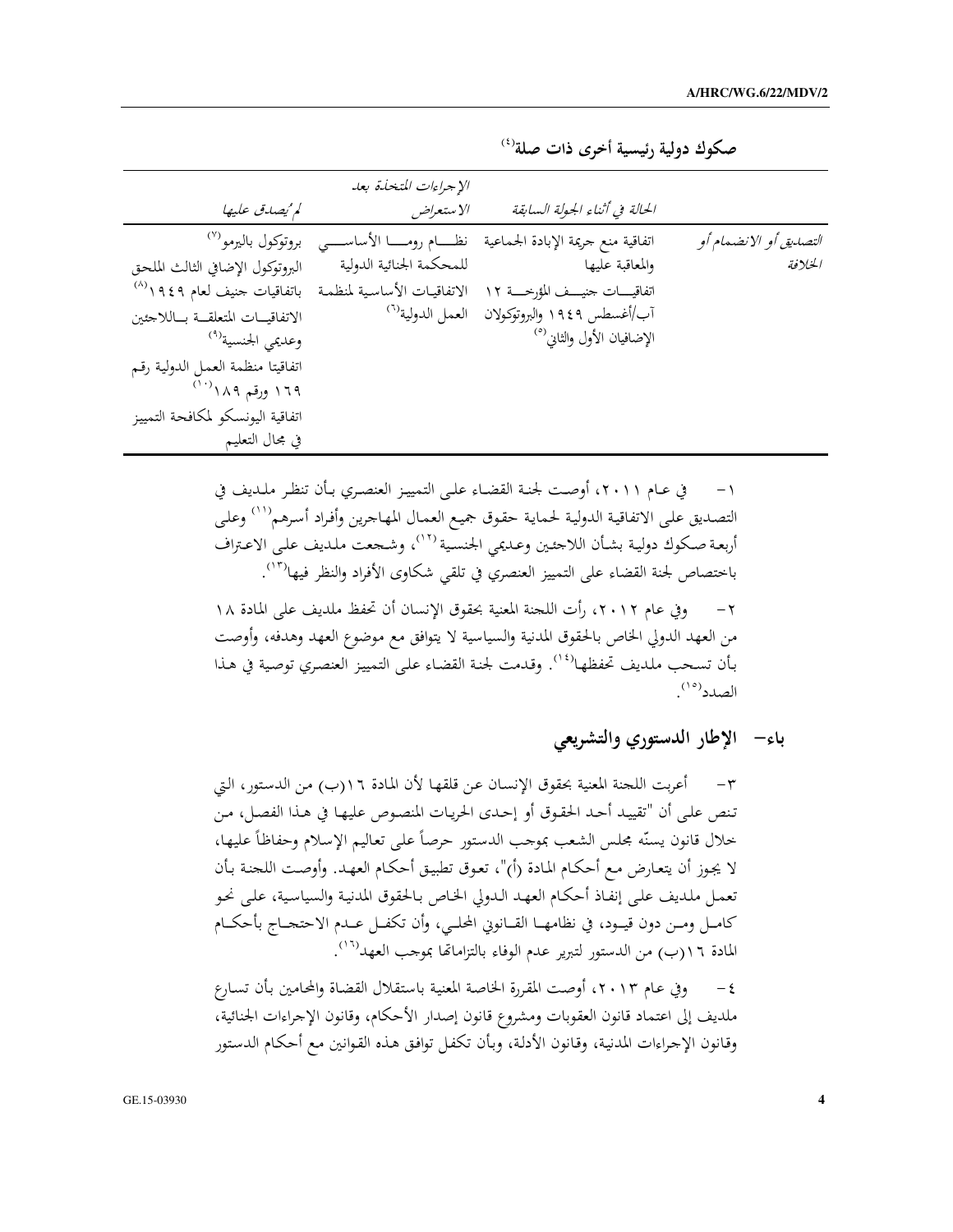والتزاماتها الدولية المتعلقة بحقوق الإنسان<sup>‹‹››</sup>. وأوصى برنامج الأمم المتحدة الإنمائي أيضاً بأن تسارع ملديف إلى اعتماد جميع التشريعات الأساسية وبأن تكون هذه التشريعات متوافقة مع التزاماتها الدولية<sup>(١٨)</sup>. وأفـاد برنـامج الأمـم المتحـدة الإنمـائي بـأن قـانون العقوبـات الجديـد اعتُمـد أخـيراً في  $-\circ$ عـام ٢٠١٤، وأنه يتضمن لأول مرة مبـادئ توجيهية بشأن إصدار الأحكـام. ويتضمن القـانون أحكاماً تتعلق بالعقوبة البدنية، بما في ذلك عقوبة الجَلْد بسبب إقامة علاقة جنسية خارج إطار الزواج، وأحكامـاً تتعلـق بعقوبـة الإعـدام، منهـا توقيـع هـذه العقوبـة علـى مـرتكبي جـرائم القتـل البشعة. وأوصى برنامج الأمم المتحدة الإنمائي ملديف بإجراء مراجعة شاملة لقانون العقوبات الجديد لكي يتواءم مع التزاماتها الدولية<sup>(١٩)</sup>.

جيم— الإطار المؤسسي والبنية الأساسية لحقوق الإنسان وتدابير السياسة العامة

حالة المؤسسات الوطنية لحقوق الإنسان<sup>(٢٠)</sup>

| الحالة في أثناء الجولة الحالية (**) | الحالة في أثناء الجولة السابقة        | المؤسسات الوطنية لحقوق الإنسان |
|-------------------------------------|---------------------------------------|--------------------------------|
|                                     | باء (٢٠٠٨، تأكدت في عام ٢٠١٠)     باء | اللجنة الوطنية لحقوق الإنسان   |

٦- أوصت اللحنة المعنية بحقوق الإنسـان بـأن تلغي ملديف الشرط القـانوين الـذي يمنـع تعيين غير المسلمين أعضاء في اللجنة الوطنية لحقوق الإنسـان، وبـأن تنظر في توسيع نطـاق ولاية اللحنة لتشمل تعزيز جميع حقوق الإنسان والحريات، على نحو يتوافق تماماً مع مبادئ باريس''''. وأوصت لجنة القضاء على التمييز العنصري بأن تمثل اللحنة الوطنية لحقوق الإنسان جميع الفئات في البلد<sup>(٢٣)</sup>.

٧ – وأوصت لجنة القضاء على التمييز العنصري بأن تواصل ملديف حوارها مع اللجنة الوطنية لحقوق الإنسان، وبأن تتعاون مع منظمات المحتمع المدبى العاملة في مجال حماية حقوق الإنسان<sup>(٢٤)</sup>.

وأفاد صندوق الأمم المتحدة للسكان بأن وزارة الشؤون القانونية والجنسانية المنشأة  $-\lambda$ حديثاً تقوم، تحت إشراف مكتب النائب العام، بتنسيق الخطة التشريعية الرامية إلى إعمـال الحقوق والحريات التي يكفلها الدستور. وأشار الصندوق إلى الحاجة إلى بناء القدرات من أجل تعميم منظور حقوق الإنسان ومواصلة إحراز تقلُّم في عملية الإصلاح الديمقراطي وتفعيل الدستور <sup>(۲۰)</sup>.

ثانياً– التعاون مع آليات حقوق الإنسان

في عام ٢٠١٤، أعرب مفوض الأمم المتحدة السامي لحقوق الإنسان عن قلقه البالغ  $-9$ إزاء الدعوى التي أقامتها المحكمة العليا لملديف ضد الأعضاء الخمسة في اللجنة الوطنية لحقوق

GE.15-03930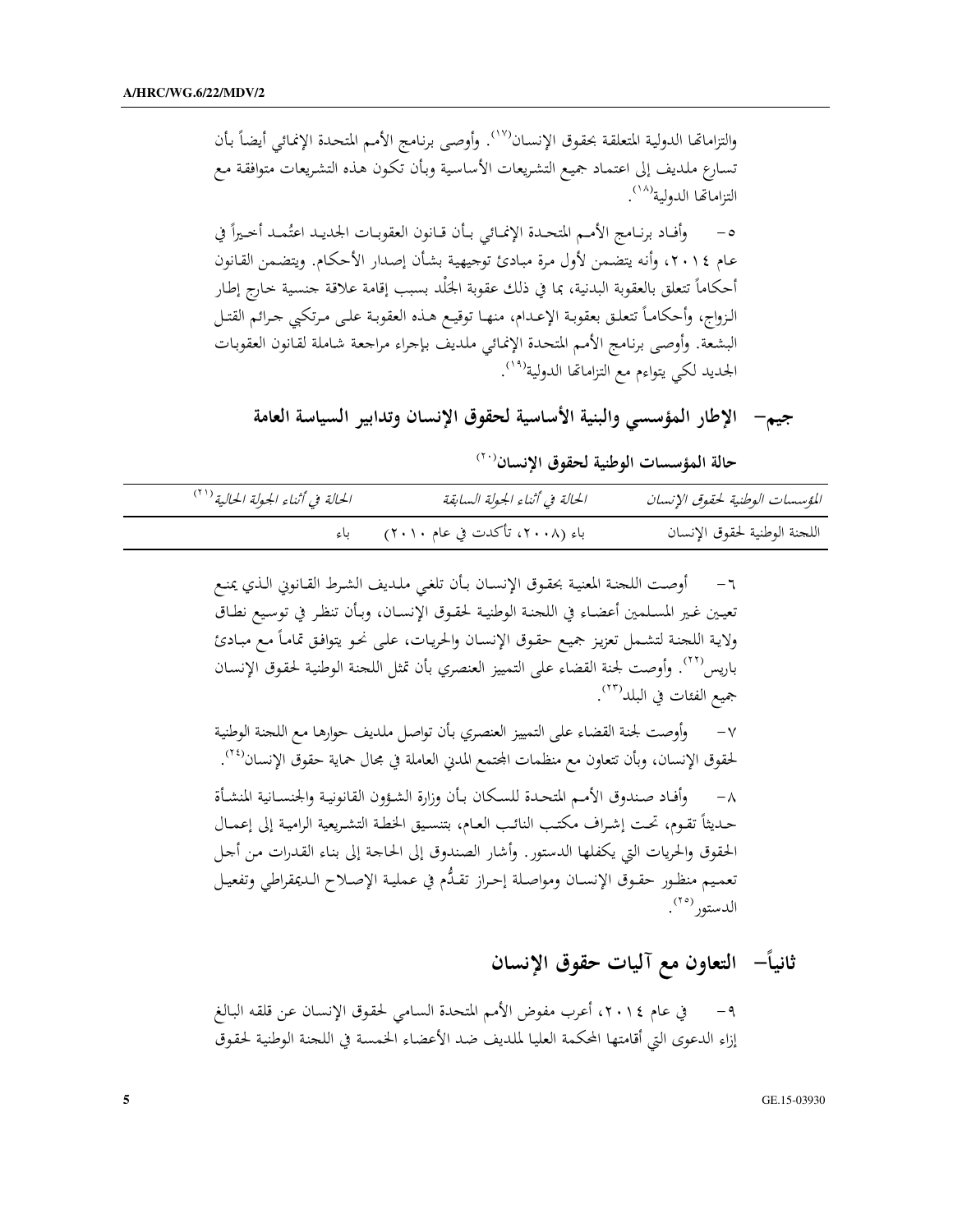الإنسان، بعد أن قدمت اللجنة إلى مجلس حقوق الإنسان إسهاماً كتابياً في الاستعراض الدوري الشامل الثاني المتعلق بملديف. وأشار المفوض السامي إلى أن الحكومة مسؤولة عن إتاحة حيز آمن تعمل فيه اللجنة وجهات المحتمع المدني الفاعلة في البلد، لتمكينهما من التعاون مع آليات الأمم المتحدة لحقوق الإنسان دون خوف من أعمال الانتقام. كما وجَّه المفوض السامي لحقوق الإنسان، زيد رعد الحسين، كتاباً إلى حكومة ملديف أعرب فيه عن بواعث قلقه''''. ١٠- وأعربت اللحنة المعنية بحقوق الإنسان عن قلقها إزاء المعلومات التي تشير إلى تعرض بعض الأفراد الذين قدموا معلومات إلى اللحنة للتهديد والتخويف بسبب تقديمهم هذه التقارير، وأوصت اللجنة بأن توفر ملديف الحماية لهؤلاء الأفراد<sup>(٢٧</sup>).

ألف– التعاون مع هيئات المعاهدات<sup>(٢٨</sup>)

١– حالة الإبلاغ

|                                                            | الملاحظات الختامية المدرجة في ﴿ آخسر تقريس قُام منسا.                                                                                                  |                                 | آخر ملاحظات |                                                                                    |
|------------------------------------------------------------|--------------------------------------------------------------------------------------------------------------------------------------------------------|---------------------------------|-------------|------------------------------------------------------------------------------------|
| هيئة المعاهدة                                              | الاستعراض السابق                                                                                                                                       | الا ستعراض السابق               | ختامية      | حالة الإبلاغ                                                                       |
| لجنسة القضساء علسى التمييسز _ آب/أغسطس ١٩٩٩<br>العنصري     |                                                                                                                                                        | $\mathbf{y} \cdot \mathbf{y}$ . | $Y \cdot Y$ | آب/أغســــــطس    يحــل موعــد تقــديم التقــارير<br>مــــن الثالــــث عشــــر إلى |
|                                                            |                                                                                                                                                        |                                 |             | الخـــامس عشـــر في عـــام<br>$\gamma \cdot \gamma$                                |
| اللجنة المعنية بالحقوق الاقتصادية<br>والاجتماعية والثقافية |                                                                                                                                                        |                                 |             | تأخر تقديم التقرير الأولى<br>منذ عام ۲۰۰۸                                          |
| اللجنة المعنية بحقوق الإنسان                               |                                                                                                                                                        | $\mathbf{y} \cdot \mathbf{y}$ . |             | تموز/يوليه ٢٠١٢ - يحـل موعـد تقـديم التقريـر<br>الثاني في عام ٢٠١٥                 |
| اللحنــة المعنيــة بالقضــاء<br>على التمييز ضد المرأة      | كانون الثاني/يناير ٢٠٠٧            10. ٢٠٢                                                                                                             |                                 |             | سيُنظر في التقريرين الرابـع<br>والخامس في عام ٢٠١٥                                 |
| لجنة مناهضة التعذيب                                        |                                                                                                                                                        |                                 |             | تأخر تقديم التقرير الأولى<br>منذ عام ٢٠٠٥                                          |
| اتفاقية حقوق الطفل                                         | حزیران/یونیــه ۲۰۰۷ (بشــأن ۲۰۱۳<br>اتفاقية حقوق الطفل)/كـانون<br>الثاني/ينــــاير ٢٠٠٩ (بشــــأن<br>البروتوكسولات الاختياريسة<br>لاتفاقية حقوق الطفل) |                                 |             | سينظر في التقريرين الرابع<br>والخامس في عام ٢٠١٦                                   |
| اللحنسة المعنيسة بحقسوق<br>الأشخاص ذوي الإعاقة             |                                                                                                                                                        |                                 |             | تسأخر تقسديم التقريسر<br>الأولى منذ عام ٢٠١٢                                       |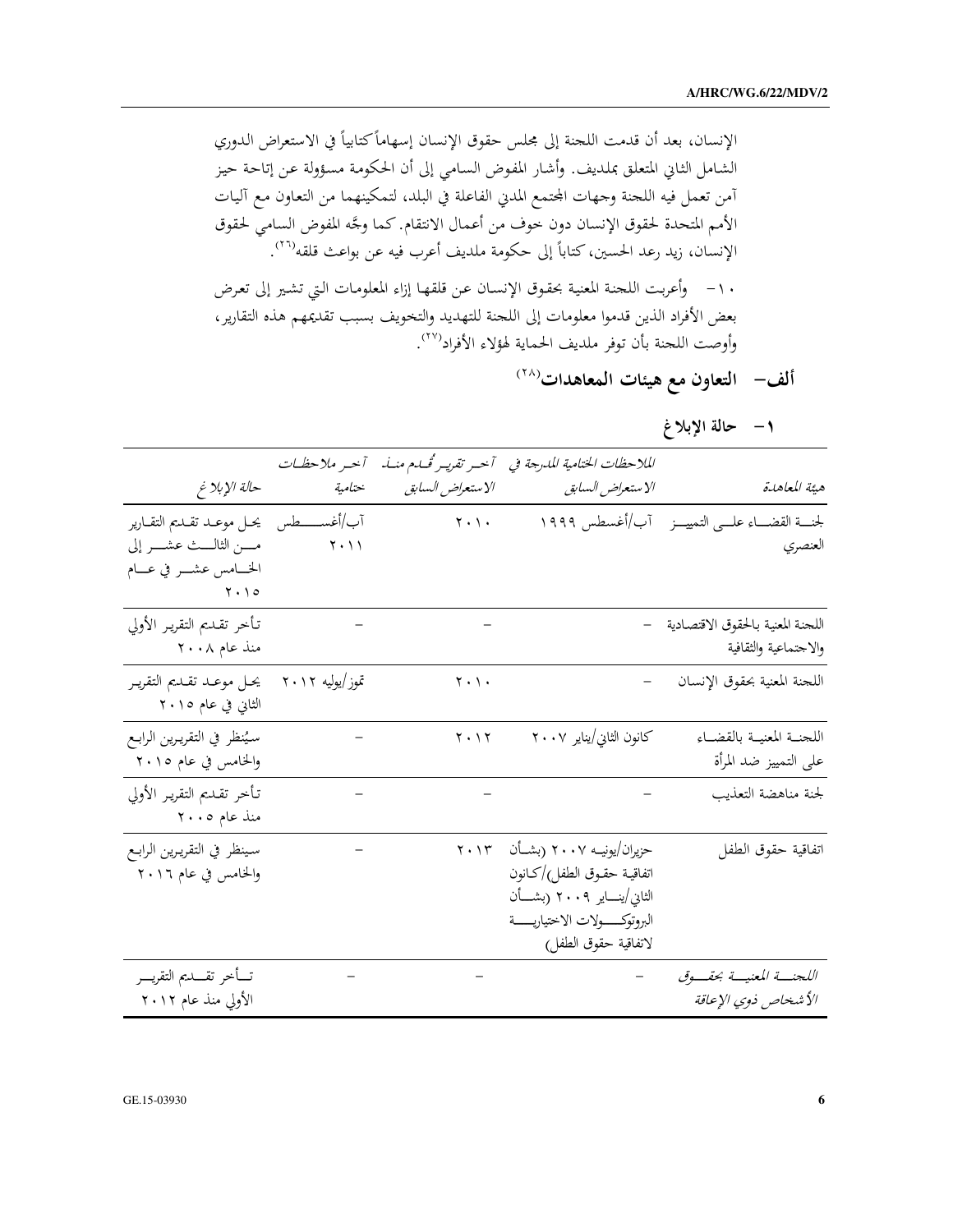## ٢ – الردود على طلبات المتابعة المقدمة من هيئات المعاهدات

| هئة المعاهدة                    | موعد التفديم                  | الموضوع                                                                                                                                                                                                                                                                                                          | تاريخ التقليم                                  |
|---------------------------------|-------------------------------|------------------------------------------------------------------------------------------------------------------------------------------------------------------------------------------------------------------------------------------------------------------------------------------------------------------|------------------------------------------------|
| لجنة القضاء على التمييز العنصري | $\mathbf{Y} \cdot \mathbf{Y}$ | قسانون مكافحسة التمييسز، والاتجسار<br>بالبشر <sup>(۲۹</sup>                                                                                                                                                                                                                                                      |                                                |
| اللجنة المعنية بحقوق الإنسان    | $\mathbf{Y} \cdot \mathbf{Y}$ | تحفيظ عليي المبادة ١٨، واستقلالية<br>لجنبة الخبدمات القضائية، واستقالة<br>السرئيس السسابق، وحمايسة الحقسوق<br>المدرجة في المادة ٢٥، وإجراء لجنة<br>التحقيــق تحقيقــاً في نقــل الســلطة في<br>شباط/فبراير ٢٠١٢، وحمايـة الأفـراد<br>اللَّذين يقدمون معلومات إلى اللجنة<br>المعنية بحقوق الإنسان <sup>(٣٠)</sup> | تسأخر تقسديم<br>تقرير المتابعة <sup>(٣١)</sup> |

الملاحظات الختامية

| الموضوع | التاريخ                                                     | هيئة المعاهدة               |
|---------|-------------------------------------------------------------|-----------------------------|
|         | كانون الأول/ديسمبر ٢٠١٤''       زيارة المتابعة: التقرير سري | اللحنة الفرعية لمنع التعذيب |

|                                                 | الحالة في أثناء الجولة السابقة                                | الحالة الراهنة                            |
|-------------------------------------------------|---------------------------------------------------------------|-------------------------------------------|
| دعوة دائمة                                      | نعم                                                           | نعم                                       |
| الزيارات المضطلع بها                            | حرية الدين أو المعتقد (٢٠٠٦)                                  | المشردون داخلياً (٢٠١١)                   |
|                                                 | استقلال القضاة والمحامين (٢٠٠٧)                               | استقلال القضاة والمحامين (٢٠١٣)           |
|                                                 | حرية الرأي والتعبير (٢٠٠٩)                                    |                                           |
|                                                 | السكن اللائق (٢٠٠٩)                                           |                                           |
| الزيارات الموافق عليها من حيث المبالًا          | العنف ضد المرأة                                               | العنف ضد المرأة                           |
|                                                 |                                                               | حرية التحمع السلمي وتكوين الجمعيات        |
|                                                 |                                                               | التمييز ضد المرأة (مقررة مبدئياً في النصف |
|                                                 |                                                               | الثاني من عام ٢٠١٥)                       |
| الزيارات التي طُلب إجراؤها                      |                                                               | المدافعون عن حقوق الإنسان                 |
| الردود علمى رسائل الادعياء والنساءات<br>العاجلة | أرسل في فترة الاستعراض ١١ بلاغاً، ردت الحكومة على اثنين منها. |                                           |
| تقارير وبعثات المتابعة                          |                                                               |                                           |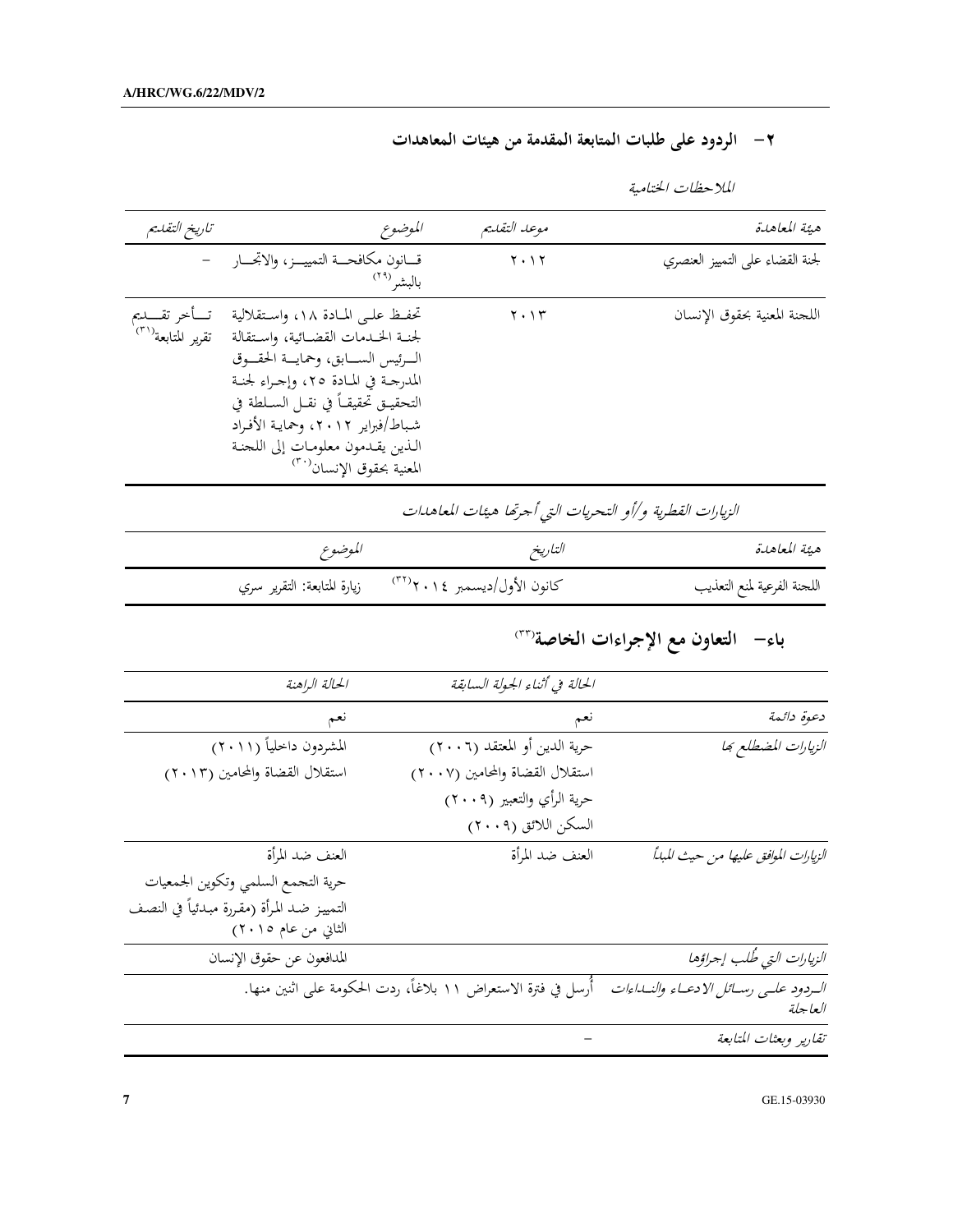## جيم— التعاون مع مفوضية الأمم المتحدة السامية لحقوق الإنسان

١١- أفاد صندوق الأمم المتحدة للسكان بإيفاد مستشار معنى بحقوق الإنسان في إطار فريق الأمم المتحدة القطري خلال الفترة من تشرين الثاني/نوفمبر ٢٠١٢ إلى أيلول/سبتمبر ٢٠١٤<sup>٣٤)</sup>. وأفادت المفوضية السامية لحقوق الإنسان بأن مستشار حقوق الإنسان دعم الحقوق الرامية إلى تعميم منظور حقوق الإنسان وبناء القدرات الداخلية لفريق الأمم المتحدة القطري من أجل تعزيز النظم الوطنية المتعلقة بحماية حقوق الإنسان على نحو أفضل<sup>(٣٥</sup>). ١٢ - وقد زارت المفوضة السامية لحقوق الإنسان ملديف في عام ٢٠١١.

ثالثاً——تنفيذ الالتزامات الدولية المتعلقة بحقوق الإنسان، مع مراعاة القانون الدولى الإنساني الواجب التطبيق

## ألف– المساواة وعدم التمييز

١٣ – رحبت اللحنة المعنية بحقوق الإنسان بإزالة البرلمان للعائق الجنساني المتعلق بالترشح لمنصب الرئيس، وسن قانون مكافحة العنف، في عام ٢٠١٢". وأشار برنامج الأمم المتحدة الإنمائي إلى أن الحكومة شرعت في وضع مشروع قانون بشأن المساواة بين الجنسين، وأجرت مشاورات أولية مع الجهات صاحبة المصلحة بشأن مشروع القانون<sup>(٣٨</sup>).

١٤ – وأشـار برنــامج الأمــم المتحـدة الإنمــائي إلى أن التحـرك السـريع نحـو التفسـير المحـافظ للإسلام يؤثر سلبياً على تمتع المرأة بحقوقها. فقد لوحظ على نحو متزايد أن عدداً من الخطب التي وافقت عليها وزارة الشؤون الإسلامية يشحع الأدوار النمطية للمرأة، ويروج رسالة مفادها أن المرأة مكانَّما البيت. وبالمثل، انطوت الملاحظات التي أبدعًا شخصيات سياسية ودينية بارزة على الإساءة للمرأة وعلى زيادة التمييز الجنساني وأحياناً العنف الجنساني، ومن الأمثلة على ذلك تأييد نائب رئيس المحمع الفقهي لختان الإناث<sup>(٣٩)</sup>. وأوصى برنامج الأمم المتحدة الإنمائي بأن تشجع ملديف الحوار الديني بشأن المسائل التي تؤثر على حقوق الإنسان المكفولة للمرأة، وبأن تمنع تشجيع التمييز ضد المرأة في الخطب العامة أو الدينية<sup>(٤٠</sup>).

١٥- وأشار صندوق الأمم المتحدة للسكان إلى أن السنوات الأخيرة شهدت زيادة في عدد الزيجات التي تُعقد خارج المحكمة، لا سيما في الأوساط الدينية المحافظة. ويعد الأطفال المولودون في إطار هذه الزيجات "غير شرعيين" ويمنعون قانوناً من حمل اسم الأب ووراثته بموجب تفسير ملديف للشريعة الإسلامية. ورغم إعلان محكمة الأسرة في عام ٢٠١٤ أن الزيجات التي تُعقد خارج المحكمة لن تُسحل، لم تتوقف هذه الممارسة. وأوصى صندوق الأمم المتحدة للسكان بأن تقوم ملديف بما يلي: ضمان الحقوق المتساوية للأطفال، بما فيها حق الإرث، بغض النظر عن الحالة الزوجية للوالدين؛ وإشراك المؤسسات الدينية في منع الزواج المبكر والزواج المعقود حارج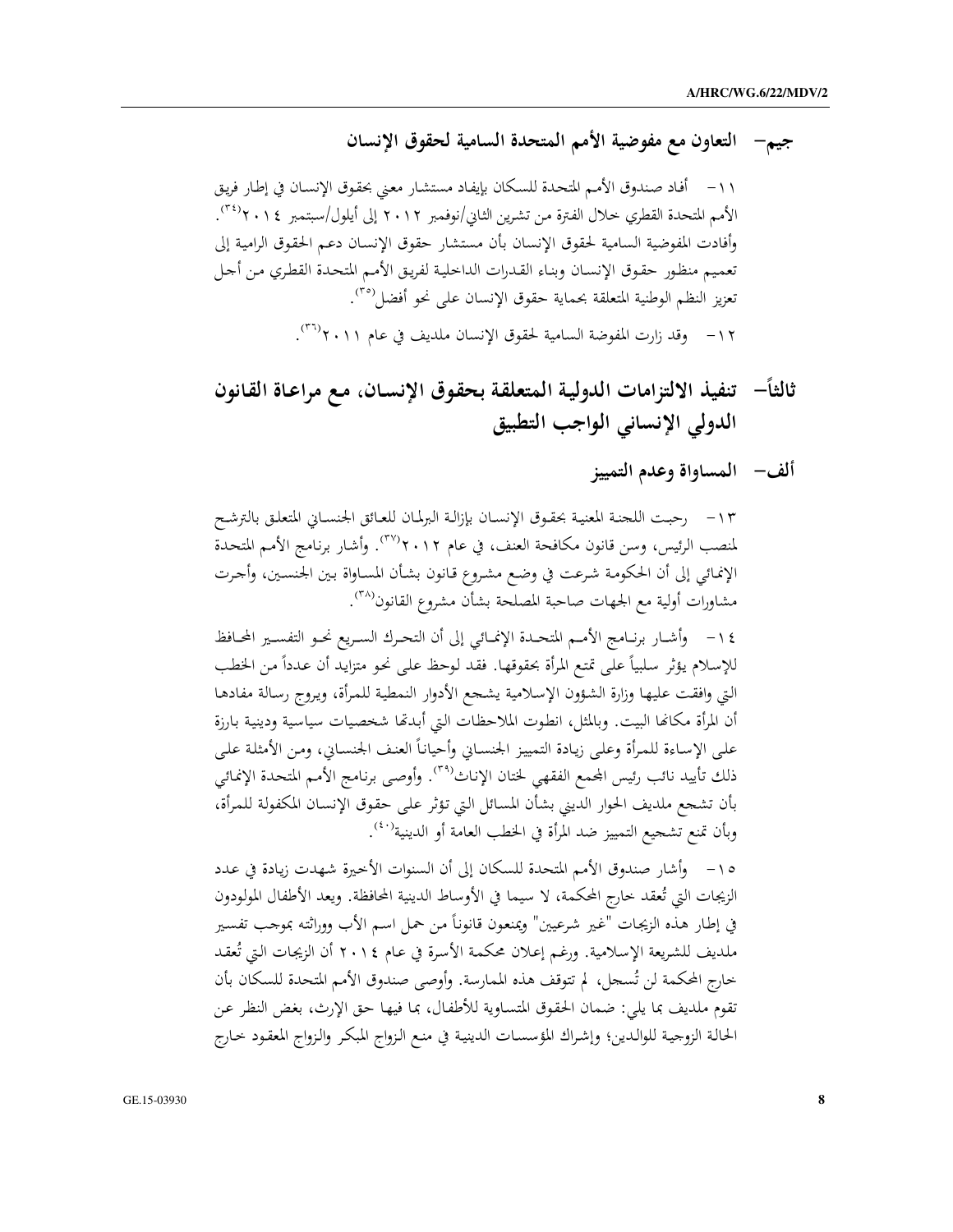المحكمة؛ وتوعية المجتمعات المحلية بأضرار الزواج المبكر<sup>(٤١)</sup>. كما أوصت اللحنة المعنية بحقوق الإنسان بأن تكفل ملديف حق المرأة في الإرث على قدم المساواة مع الرجل<sup>(٤٢)</sup>.

١٦ - وفي عـام ٢٠١١، اقترحت المفوضة السـامية لحقـوق الإنسـان توسيع الـدور السياسـي للمرأة عن طريق تمثيلها في المحالس المحلية للحزر<sup>(٤٣)</sup>. وأشار برنامج الأمم المتحدة الإنمائي إلى عدم تزويد لجـان النهوض بالمرأة في المجالس المحلية بالموارد أو الولاية الرسمية التي تمكنها من أداء دور فعال في اتخاذ القرارات<sup>(٤٤)</sup>.

١٧ – وأعربت اللحنة المعنية بحقوق الإنسان عن قلقها إزاء استمرار التمييز الجنساني على أرض الواقع مما يؤدي إلى نقص تمثيل المرأة في إدارة الشؤون السياسية والعامة، وأوصت بأن تعزز ملديف جهودها من أجل تيسير مشاركة المرأة في الشؤون السياسية والعامة، وأن تكافح القوالب النمطية المتعلقة بدور المرأة، بطرق منها توعية السكان وضمان تمتع المرأة بحقوقها<sup>(٤٥)</sup>.

١٨ - ورحبت لجنـة القضـاء علـى التمييـز العنصـري بـالحظر الصـريح للتمييـز العنصـري في الدستور<sup>(٤٦)</sup>. وإذ رحبت اللحنة بما قدمته ملديف من معلومات عن إعداد قانون لمكافحة التمييز في عام ٢٠١٢، فقد أوصت بأن تسن ملديف هذا القانون في أقرب وقت ممكن<sup>(٤٧)</sup>. وطلبت اللحنة إلى ملديف أن تقدم معلومات بشأن متابعة هذه التوصية في عام ٢٠١٢°.

١٩ – وأعربت لجنة القضاء على التمييز العنصري عن قلقها إزاء أحكام الدستور التي تنطوي على تمييز، والتي تشترط أن يكون جميع الملديفيين من المسلمين، مما يعني استبعاد غير المسلمين من الحصول على الجنسية أو تقلد المناصب العامة<sup>(٤٩)</sup>. وأوصت اللحنة المعنية بحقوق الإنسان بأن تراجع ملديف دستورها بما يكفل ألا تكون الديانة أساساً لمنح الجنسية<sup>(٤٠</sup>٠.

٢٠ – وأوصت اللحنة المعنية بحقوق الإنسان بأن تقوم ملديف بما يلي: المسارعة إلى إصدار قانون مكافحة التمييز الذي هو قيد نظر البرلمان، وضمان أن ينص هذا القانون على حظر التمييز على أساس الميل الجنسي؛ ومكافحة وصم المثليين وتمميشهم في المحتمع<sup>(٥١)</sup>. وأشار KF+ -8/% 9: G= X 
8/ 
+ 9n ) a/ 10 \*y: 
 [\ حنسـانياً، أو يُتصـور أُنْحم كـذلك، يتعرضـون للتخويـف والتهديـد الصـريح، وأوصـي بـأن تكفـل<br>-ملديف حماية هؤلاء الأشخاص من انتهاكـات حقوق الإنسـان القائمة على الميل الجنسي أو الهوية الجنسانية، وذلك بطرق، منها الإصلاح القانوني الذي يهدف إلى منع جرائم الكراهية، فضلاً عن توعية مقدمي الخدمات في مجالات القضاء والشرطة والصحة، وغيرها<sup>(°۰)</sup>.

باء– حق الفرد في الحياة والحرية وأمنه الشخصي

٢١ – في عـام ٢٠١٢، أعربت اللجنة المعنية بحقوق الإنسـان عـن قلقهـا إزاء مشـروع تعـديل قانون الرأفة والعفو، وهو التعديل الذي سيمنع الرئيس من منح الرأفة. وفي سياق الإشارة إلى أن ملديف أوقفت تطبيق عقوبة الإعدام، أوصت اللجنة بأن تنظر ملديف في إلغاء هذه العقوبة،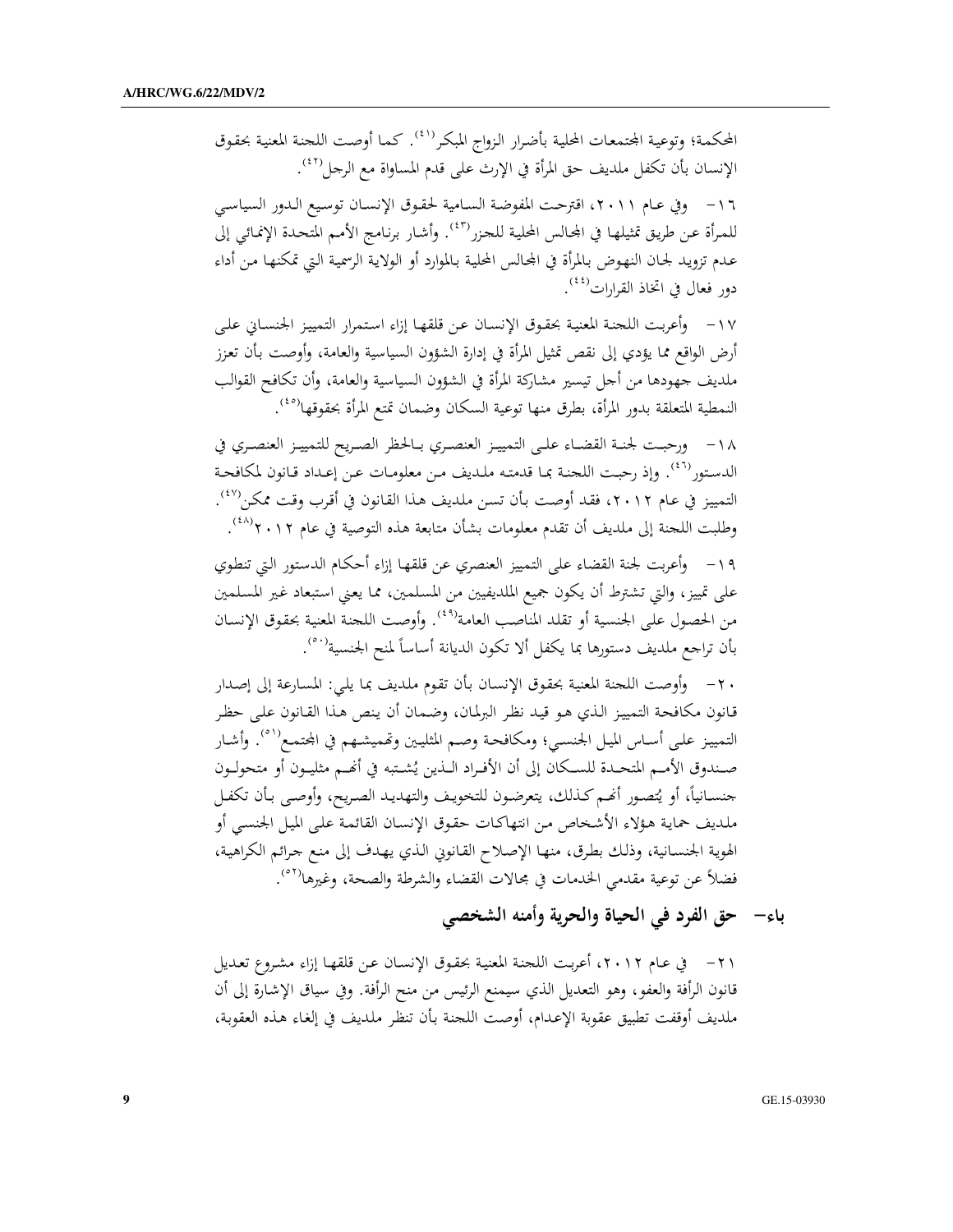وبأن تصدق على البروتوكول الاختياري الثاني الملحق بالعهد الدولي الخاص بالحقوق المدنية والسياسية، وبأن تلغي عقوبة الإعدام الإجبارية من تشريعاتها<sup>(٥٣)</sup>.

٢٢ - وفي عـام ٢٠١٤، أفـاد المفوض السـامي لحقوق الإنسـان بـأن ملديف أوقفت تطبيق عقوبــة الإعــدام لمــدة ٦٠ ســنة، وأكــدت مجــدداً في استعراضــها الــدوري الشــامل الأول في عام ٢٠١٢ التزامها بالمحافظة على هذا الوقف. وفي سياق الإشارة إلى لائحة جديدة تنص على تطبيق عقوبة الإعدام في جرائم القتل العمد، بما في ذلك إذا ارتكبها أفراد يقل عمرهم عن ١٨ سنة، حث المفوض السامي لحقوق الإنسان الحكومة على الإبقاء على وقف تطبيق عقوبة الإعدام في جميع الظروف، لا سيما في الحالات التي تنطوي على جناة أحداث، كما حثها على العمل من أجل إلغاء هذه العقوبة تماماً<sup>(٥٤</sup>).

٢٣ – وإذ أعربت اللحنة المعنية بحقوق الإنسان عن قلقها إزاء حالات التعذيب المبلغ عنها، فقد أوصت بأن تتخذ ملديف خطوات لمكافحة جميع أشكال التعذيب وإساءة المعاملة وحظرها في تشريعاتها. كمـا أعربت اللجنـة عـن قلقهـا إزاء المعلومـات الـتي تشـير إلى ارتكـاب الشـرطة انتهاكات لحقوق الإنسان، منها التعذيب، أثناء اعتقال واحتجاز المشاركين في التظاهرات التي اندلعت في مالي وأدو في ٨ شباط/فبراير ٢٠١٢، وأوصت اللحنة بأن تحري ملديف تحقيقات في جميع ادعـاءات التعـذيب الـذي حـدث في ٨ شـباط/فبراير ٢٠١٢، وأن تقاضـي المسؤولين عنه، وتقدم تعويضات وخدمات إعادة تأهيل إلى الضحايا<sup>(٥٥</sup>).

٢٤ – وأعربت اللحنة المعنية بحقوق الإنسان عن قلقها بصفة خاصة إزاء الحالات المبلغ عنها المتعلقة بالاستخدام المفرط للقوة من حانب الشرطة وقوات الدفاع الوطني أثناء التظاهرات، بما في ذلك تظاهرات عام ٢٠١٢، وأوصت بأن تحقق ملديف في الحوادث التي وقعت في البلد، لا سيما أثناء تظاهرات عام ٢٠١٢، وأن تلاحق وتحاكم أفراد الشرطة وقوات الدفاع الوطني المسؤولين عن هذه الحوادث<sup>(٥٦)</sup>.

٢٥– وأعربت اللحنة المعنية بحقوق الإنسان عن قلقها إزاء استمرار العنف المنزلي<sup>(٥٧)</sup>. وأشار برنامج الأمم المتحدة الإنمائي إلى أنه، رغم التصديق على قانون منع العنف المنزلي لعام ٢٠١٢، لم تُنشأ بعـد دور الرعايـة المطلوبـة بموجـب القـانون. وذكـر البرنـامج أن مراكـز الأسـرة والطفـل لا يمكنها أن تلبي الطلب على دور الرعاية الآمنة'<sup>٨٥</sup>. ولاحظ برنامج الأمم المتحدة الإنمائي أن قانون الجرائم الجنسية لعام ٢٠١٤ يجرِّم، لأول مرة، الاغتصاب الزوجي(°°). ولاحظ البرنامج أيضاً أن الحكومة تقدم حدمات التوعية بشأن العنف الجنساني وقانون منع العنف المنزلي، بالتعاون مع المجتمع المدني<sup>(٦٠)</sup>.

٢٦- وأوصى برنـامج الأمـم المتحدة الإنمـائي بـأن تحسـن ملـديف عمليـة تخصـيص الموارد للهيئات الحكومية المسؤولة عن الشؤون الجنسانية وتنفيذ القوانين المتعلقة بمكافحة العنف ضد المرأة<sup>(٦١</sup>). وفيما يتصل بالعنف المنزلي، أوصت اللحنة المعنية بحقوق الإنسان بأن تيسر ملديف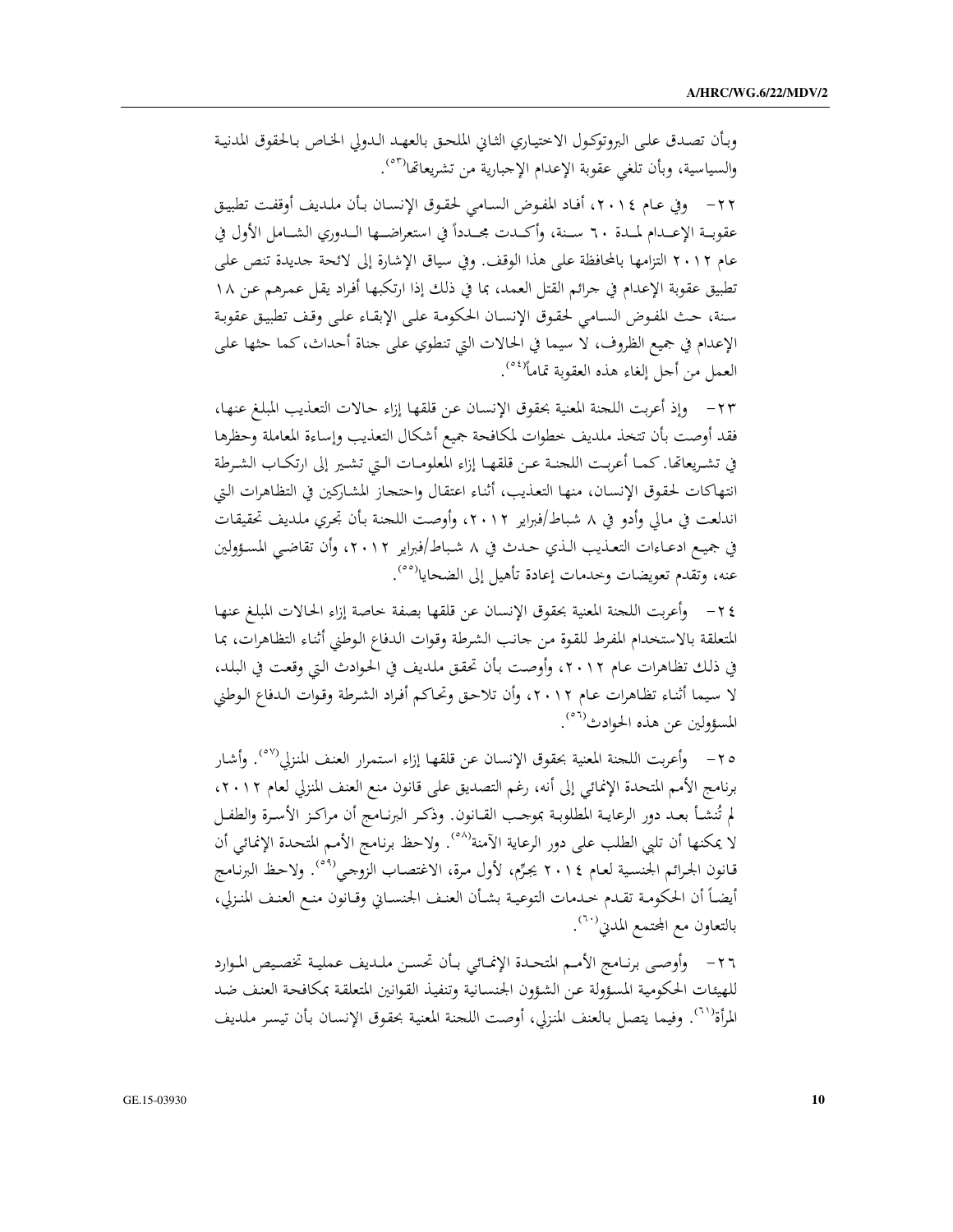النظر في الشكاوي المقدمة من الضحايا دون أن يتعرضوا لأعمال انتقام أو تخويف أو استبعاد من المحتمع؛ وبأن تحقق مع المسؤولين وتقاضيهم وتعاقبهم؛ وبأن تقدم تعويضات للضحايا<sup>(٦٢)</sup>.

٢٧- وذكر صندوق الأمم المتحدة للسكان أن العلاقة الجنسية خارج إطار الزواج تُعد جريمة بموحب قانون الحرائم الجنسية'```. وأفاد الصندوق بأن تحريم الحمل حارج إطار الزواج يسري على الفتيـات الصغيرات الـلاتي يحملـن نتيجـة الاعتـداء، ممـا يـؤدي إلى فصـلهن مـن المـدارس. وأشارت تقارير طبية أيضاً إلى حدوث حالات قتل للأطفال الرُّضع<sup>(٦٤)</sup>.

٢٨ - وفي عـام ٢٠١٣، أشـار ثلاثـة مـن المكلفـين بولايـات في إطـار الإجـراءات الخاصـة إلى أنه، وفقاً للمعلومات التي بثتها وسائط الإعلام، حُكم على عدد من القاصرات اللاتي تعرضن لاعتـداء جنسـي بالجَلْـد بتهمـة الزنـا<sup>(٦٠)</sup>. وفي عـام ٢٠١١، ذكـرت المفوضـة السـامية لحقـوق الإنسـان أن ملديف، بمواصلتها تنفيـذ عقوبـة الجَلْد، وإن كـان ذلـك مـن حـين إلى آخر فقـط، تنتهك التزاماتها بموجب عدة معاهدات دولية، وأنه ينبغي للحكومة والسلطة القضائية إقرار وقف فعلى لتطبيق عقوبة الجَلْداللل عواوصت اللجنة المعنية بحقوق الإنسان بأن تلغى ملديف عقوبة الجَلْد وأن تحظر العقوبة البدنية حظراً صريحاً في جميع المؤسسات<sup>(٦٧</sup>).

٢٩ - وفي سياق الإشارة إلى أن نائب رئيس المجمع الفقهي دعـا في عـام ٢٠١٤ إلى ختـان الإناث، بينما أعرب نائب رئيس ملديف السابق، الدكتور وحيد، في وقت سابق، عن قلقه إزاء هذه الممارسة، أوصى صندوق الأمم المتحدة للسكان بأن تواصل ملديف التوعية بشأن آثار هذه الممارسة باعتبارها تشكل أيضاً انتهاكاً لحق المرأة في السلامة المدنية والصحة والأمن؛ وبأن تتخذ ملديف إجراءً قانونياً صريحاً ضد هذه الممارسة<sup>(٦٨)</sup>.

٣٠ – وأكدت المفوضية السامية لحقوق الإنسان أهمية اعتماد قانون مكافحة الاتجار بالبشر في عـام ٢٠١٣، بوصـفه نقطـة انطـلاق قويـة نحـو التصـدي للعديـد مـن التحـديات الـتي تقـترن بالهجرة. وأشارت المفوضية السامية إلى أن القانون يجرِّم الاتحار بالبشر وأفعالاً إجرامية أخرى، مثل العمل القسري والتوظيف الاحتيالي، بوصفها من أعمال الاتحار بالبشر<sup>(٢٩)</sup>. وإذ أعربت اللحنة المعنية بحقـوق الإنسـان عـن قلقهـا إزاء الاتجـار بالمهـاجرين القـادمين مـن بلـدان مجـاورة لأغراض العمل والاستغلال الجنسي، فقد أوصت، في جملة أمور، بأن تعتمد ملديف خطة عمل وطنية بشأن الاتحار بالأشخاص؛ وبأن تحقق في حالات الاتجار وتقاضى المسؤولين عنها وتتيح تدابير الحماية وإعادة التأهيل والتعويض إلى الضحايا<sup>(٧٠)</sup>.

جيم— إقامة العدل، بما في ذلك مسألة الإفلات من العقاب، وسيادة القانون

٣١ - أفاد برنامج الأمم المتحدة الإنمائي بأن السلطة القضائية أصبحت نقطة رئيسية للتوتر والخلاف مع الأحزاب السياسية في البلد، وتسببت في تحديات تواجه توطيد الديمقراطية، بالإضافة إلى عـدم ثقـة الجمهـور في السـلطة القضـائية. وأشـار البرنـامـج إلى أن المحكمـة العليـا أصبحت، أثنـاء الانتخابـات الرئاسـية لعـام ٢٠١٣، مُسيَّسـة للغايـة في اتخـاذ قـرارات بشـأن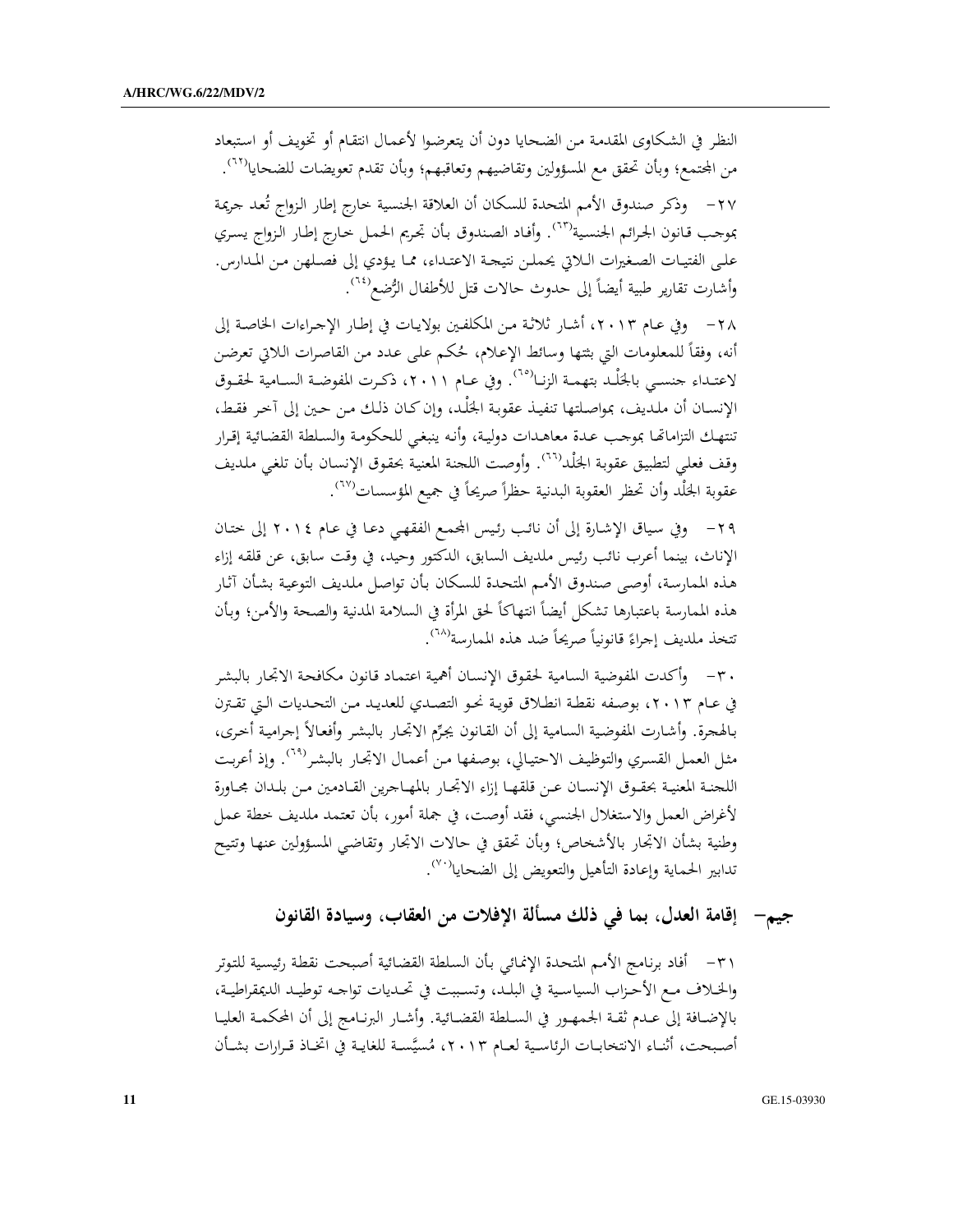الدعاوي المتعلقـة بصـحة نتـائج الانتخابـات. وأدى ذلـك في نحايـة الأمـر إلى عـزل رئـيس لجنـة الانتخابات ونائبه بموجب قرار أصدرته المحكمة لكي تنظر، بمبادرة منها، في الدعاوى المتعلقة بإهانة المحكمة'''. وفي عام ٢٠١٣، وجهت المقررة الخاصة المعنية باستقلال القضاة والمحامين بلاغاً أعربت فيه عن قلقها لأن المحكمة العليا تقوِّض العملية الديمقراطية بتدخلها في وظائف لجنة الانتخابات، التي هي هيئة مستقلة مُنشأة بموجب الدستور مسؤولة عن إجراء الانتخابات وإدارتها والإشراف عليها وإعلان نتائجها<sup>(٧٢)</sup>.

٣٢ – وفي عـام ٢٠١٣، أشـارت المفوضـة السـامية لحقـوق الإنسـان إلى أن القضـاة ينبغـي أن يتصرفوا وفقـأ لمبـادئ النزاهـة والملاءمـة والمسـاواة والعنايـة الواجبـة، وفقـأ للمبـادئ الأساسـية لاستقلال السلطة القضائية، ومبادئ بنغالور للسلوك القضائي، ومدونة قواعد سلوك القضاة الخاصة بالبلد. ولاحظت المفوضة السامية أن المحكمة العليا هددت بتوجيه تهمة إهانة المحكمة إلى المحامين ووسـائط الإعـلام لاعتراضـهم علـى قراراتهـا. ويبـدو أن المحكمـة العليـا عازمـة علـى تقويض المؤسسات المستقلة وأنها تضيِّق الخناق على النقد والنقاش العام، وتحرم المتقاضين من الاستفادة من خدمات ممثل قانويي من اختيارهم. وأعربت المفوضية السامية عن قلقها أيضاً إزاء تهديدات الحكومة بحل منظمات المحتمع المدني بسبب انتقادها للسلطة القضائية، وإزاء العودة إلى نظـام اعتقـال أعضـاء البرلمـان المعارضـين أو مـنعهم مـن دخـول البرلمـان. وأشـارت المفوضـة السـامية إلى أن أي طـرف يفـوز في الانتخابـات ينبغـي أن يشـرع في إجـراء إصـلاحات جذريـة للنظام القضائي لضمان تقدم ملديف نحو الديمقراطية وسيادة القانون<sup>(٧٢)</sup>.

٣٣ - وفي عام ٢٠١٢، أعربت اللجنة المعنية بحقوق الإنسان عن قلقها لأن تشكيل لجنة الخدمات القضائية وأداءهـا يؤثران تـأثيراً سـلبياً شـديداً علـى تنفيـذ التـدابير الراميـة إلى ضـمـان استقلال السلطة القضائية<sup>(٧٤</sup>). وفي عام ٢٠١٣، أشارت المقررة الخاصة المعنية باستقلال القضاة والمحـامين إلى تقــارير تفيــد بــأن التشــكيل الــراهن للجنــة الخــدمات القضــائية غــير مناســب ومُسيَّس°°′. وفيما يتعلق بعملية فحص مؤهلات القضاة، أشارت المقررة الخاصة إلى أن لجنة الخدمات القضائية تميل إلى تفسير المادة ٢٨٥ من الدستور بطريقة رمزية وأنها لا تجري تدقيقاً شاملاً في مؤهلات القضاة''''. وأوصى برنامج الأمم المتحدة الإنمائي بمراجعة التشكيل والأداء الحاليين للجنة وفقأ للمبادئ الدولية لاستقلال السلطة القضائية ومساءلتها، وبإجراء تحقيقات سليمة في جميع ادعـاءات إسـاءة السـلوك مـن جـانـب السـلطة القضـائية، بمـا في ذلـك الفسـاد، بموجب قواعد واضحة وشفافة ثحدد سلفاً وتدابير مناسبة تُتخذ من أجل تنفيذ مدونة وقواعد سلوك القضاة بطريقة شفافة ومتسقة<sup>(٧٧</sup>).

٣٤ – وفي عـام ٢٠١٤، أعربت المقررة الخاصـة المعنيـة باستقلال القضـاة والمحامين عـن قلقهـا إزاء عـزل اثنـين مـن قضـاة المحكمـة العليـا. وقالـت إن إجـراء عـزل القاضـيين، الـذي تابعتـه لجنة الخدمات القضائية، يتسم بعدم الشفافية وعدم مراعاة الأصول القانونية، وإن هذا القرار يقوِّض بشدة السلطة القضائية. وأشارت المقررة الخاصة إلى أن الفترة التي أعقبت زيارة إلى البلد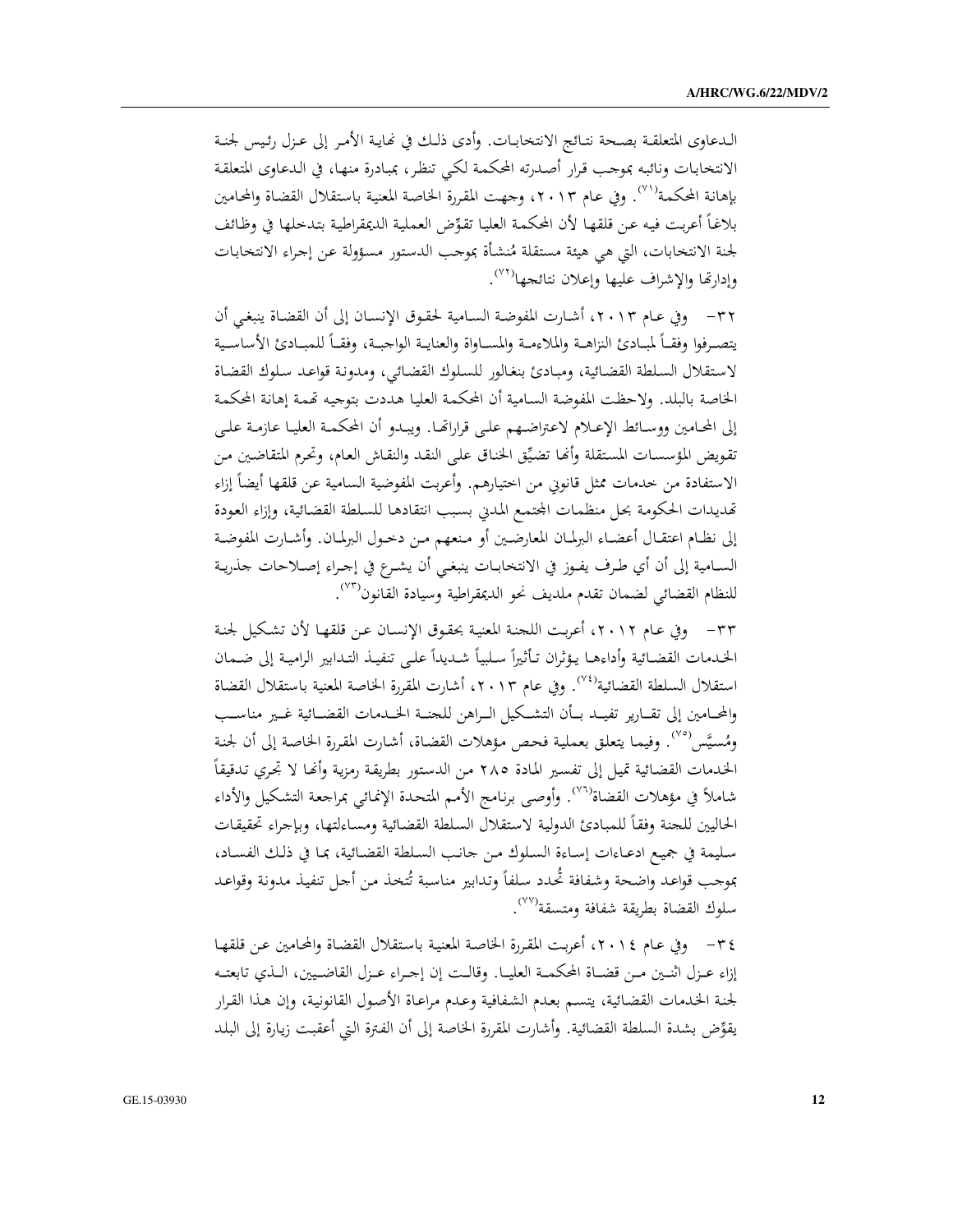في عــام ٢٠١٣ شــهدت تــدهوراً شــديداً فيمــا يتعلــق بســيادة القــانون واسـتقلال الســلطة القضائية'```. وفي عـام ٢٠١٣، أعربت المقررة الخاصـة عـن قلقهـا أيضـاً لأن المحكمـة العليـا لا تراعي، فيما يبدو، الأصول القانونية في العديد من قراراتها. ومن المثير للقلق أن بعض تدخلات المحكمة العليا تتسم، فيما يبدو، بالتعسف وتخدم المصالح الذاتية للقضاة<sup>(٧٩)</sup>.

٣٥ – وفي عـام ٢٠١٣، أشـارت المقـررة الخاصـة إلى أن مفهـوم اسـتقلال السـلطة القضـائية أُسيئ فهمه وتفسيره في ملديف، بما في ذلك في أوساط الجهات القضائية الفاعلة'``. وأفاد برنامج الأمم المتحدة الإنمائي أيضاً بأن أحد الأحداث السياسية الرئيسية الجديرة بالملاحظة بين السلطة التنفيذية والسلطة القضائية هو احتجاز كبير قضاة المحكمة الجنائية، عبد الله محمد، في كانون الثاني/يناير ٢٠١٢، بأمر من رئيس الدولة في ذلك الوقت، بزعم أن القاضي تدخل في التحقيقـات المتعلقـة بفسـاد عـدد مـن السياسـيين ذوي النفـوذ(```. وأوصـت المقـررة الخاصـة بـأن تنخرط ملديف في حوار بين الفروع الثلاثة للحكومة من أجل التصدي للتحديات التي تعوق استقلال السلطة القضائية والأداء السليم لنظام العدالة<sup>(٨٢)</sup>.

٣٦- وأشارت المقررة الخاصة إلى تقارير تفيد بأن الشريعة الإسلامية تُطبق على نطاق واسع في الممارسة العملية، من جانب المحاكم الأدني درجة، مما يؤدي إلى أوجه تناقض شديدة في الأحكـام القضـائية'```. وفي عـام ٠١٣، أرسـلت المقـررة الخاصـة المعنيـة باسـتقلال القضـاة والمحامين بلاغاً بشأن التدخلات المزعومة في استقلال المحاكم الأدبي درجة والهيئات القضائية في ملديف والضغط عليها. وأشارت إلى معلومات تفيد بأن اللحنة الوطنية لحقوق الإنسان وضعت برنامجاً لرصد عمل المحاكم/المحاكمات خاص بالقضاة والموظفين القضائيين. ويُدَّعى أن مجلس قضاة المحكمة العليا منع اللجنة الوطنية لحقوق الإنسان من تنفيذ البرنامج التدريبي<sup>(٤٤)</sup>.

٣٧– وأفاد برنامج الأمم المتحدة الإنمائ<sub>ى</sub> بأن المحكمة العليا لملديف شرعت في إعداد مقرر دراسي في مجال التثقيف القضائي لأعضاء السلطة القضائية، بدعم من البرنامج الإنمائي. وأشار إلى أن جهات عديدة أكدت أن عدم وجود برنامج تدريبي شامل يشكل عائقاً أمام إقامة العدل على نحو فعال في إطار الدستور الجديد. ومن المُتوقع أن يعالج المقرر الدراسي التثقيفي تلك المسألة'<sup>٨٥</sup>). وأوصى برنامج الأمم المتحدة الإنمائي بأن يُتاح للقضاة والموظفين القضائيين وأعضاء النيابة والمحامين الحصول علىي التثقيف الجيد، بما في ذلك التعليم المستمر والتدريب المتخصص في محال القانون الدولي لحقوق الإنسان والآليات الدولية لحقوق الإنسان، والقانون الدستوري، والقانون المقارن، وحقوق المرأة، والمساواة بين الجنسين، وما إلى ذلك<sup>(٨٦)</sup>.

٣٨ – وأشار برنامج الأمم المتحدة الإنمائي إلى الوضع الهش للمرأة في نظام العدالة، باعتباره فجوة خطيرة في النظام القانوني<sup>(٨٧)</sup>. وفي عام ٢٠١١، أشارت المفوضة السامية لحقوق الإنسان إلى أنه من بين نحو ٢٠٠ قاض وموظف قضائي في ملديف، يوجد خمس نساء فقط(^^). وأشارت المقررة الخاصة المعنية باستقلال القضاة والمحامين إلى ضرورة اتخاذ تدابير عاجلة لتحسين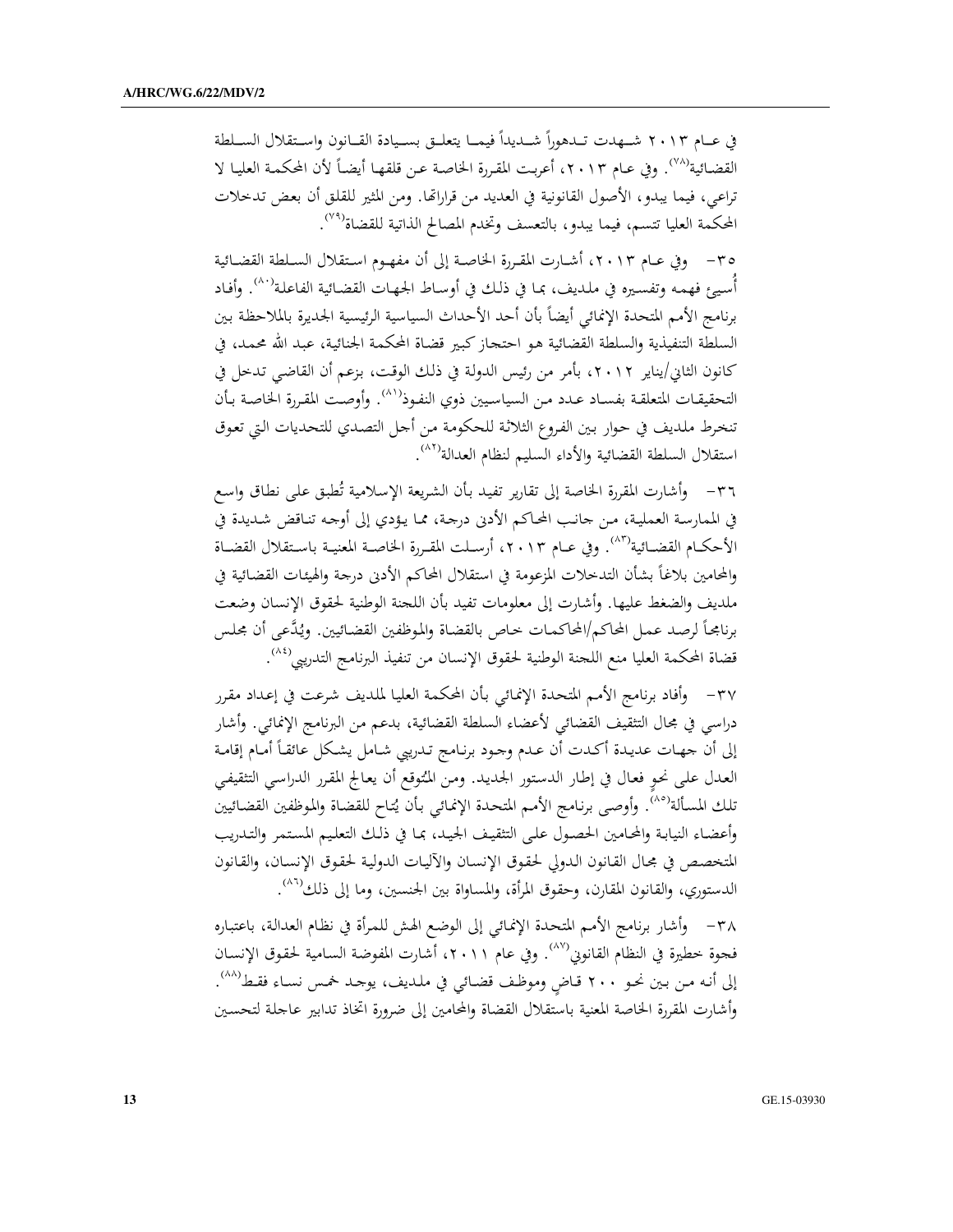نسبة تمثيل المرأة في الجهاز القضائي، وللقضاء على التمييز الجنساني في النظام القضائي، بطرق منها التدريب<sup>(٨٩)</sup>.

٣٩- وأعربت اللحنة المعنية بحقوق الإنسان عن قلقها إزاء إمكانية احتحاز المشتبه فيهم لمدة تزيد على ٤٨ ساعة من دون مثولهم أمام القاضي ومن دون توجيه تحمة، وأوصت بأن توفر ملديف ضمانات قانونية للمشتبه فيهم المحتجزين. وأوصت اللحنة أيضاً بأن تخفف ملديف الاكتظاظ الشديد في سجوعًا، بوسائل منها تقليص مدة الاحتجاز رهن المحاكمة واستخدام تدابير بديلة لسلب الحرية؛ وإنشاء آلية لمعالجة شكاوى سجناء بشأن أوضاع الاحتجاز<sup>(٩٠)</sup>.

· ٤ – وأوصت اللحنة المعنية بحقوق الإنسان بأن تراجع ملديف تشكيلة لجنة نزاهة الشرطة، لضمان استقلاليتها<sup>(٩١</sup>). وأعربت اللحنة عن قلقها إزاء أعمال التعذيب وإساءة المعاملة التي أُبلغ عن ضلوع الشرطة وقوات الدفاع الوطني في ارتكابها في ملديف قبل عام ٢٠٠٨، وإزاء عدم إجراء تحقيقـات فيهـا، وأوصت بـأن تنظر ملديف في إنشـاء لجنـة للتحقيـق في جميـع انتهاكـات حقوق الإنسان التي حدثت قبل عام ٢٠٠٨، وأن تقدم التعويض للضحايا<sup>(٩٢)</sup>.

دال– الحق في الخصوصية والزواج والحياة الأسرية

١ ٤ – أشار برنـامج الأمـم المتحـدة الإنمـائي إلى أن قـانون الأسـرة يضـعف حـق المرأة في حريـة الاختيار، إذ يشترط موافقة وليها أو أقرب الأقربين من الذكور من جهة الأب على زواجها. وعلاوة على ذلك، يسمح القـانون بتعـدد الزوجـات، وهـو أمر ينطوي أيضـاً على تمييز، ويؤثر على أمن المرأة وكرامتها<sup>٩٢)</sup>. وأوصى البرنامج بأن تحري ملديف مراجعة شاملة لقانون الأسرة الحالي وأن تعدله وفقاً لاتفاقية القضاء على جميع أشكال التمييز ضد المرأة، ولالتزاماتها الدولية الأخرى<sup>(٩٤)</sup>.

٤٢ - وأوصت اللجنة المعنية بحقوق الإنسان بأن تلغي ملديف تحريم العلاقات الجنسية بين المثليين البالغين المتراضين<sup>(٩٥</sup>).

هاء– حريـة الـدين أو المعتقـد وحريـة التعبيـر وتكـوين الجمعيـات والتجمـع السـلمي والحق في المشاركة في الحياة العامة والحياة السياسية

٤٣ - (٢٠١١، أعربت المفوضة السامية لحقوق الإنسان عن قلقها إزاء التقارير التي تشير إلى تزايد التعصب الـديني بـين أقلية صغيرة، ولكنهـا مـؤثرة، في ملديف، وإزاء تـأثير ذلـك على المرأة. وتحلَّى التعصب أيضاً في أفعال مثيرة للقلق، مثل قيام متطرفين بتدمير وطمس الرموز والآثار التي حصلت عليها ملديف من رابطة جنوب آسيا للتعاون الإقليمي في مؤتمر قمة الرابطة المعقـود مـؤخراً، وإغـلاق وزارة الشـؤون الإسـلامية لمدونـة بسـبب الأراء الدينيـة لصـاحبها<sup>(٩٦)</sup>. وأوصت اللحنة المعنية بحقوق الإنسان بأن تراجع ملديف تشريعاتها بحيث تسمح لغير المسلمين بممارسة شعائر دينهم والمحاهرة بَما، بما في ذلك في دور العبادة العامة، وبأن تلغي جريمة الرِّدة من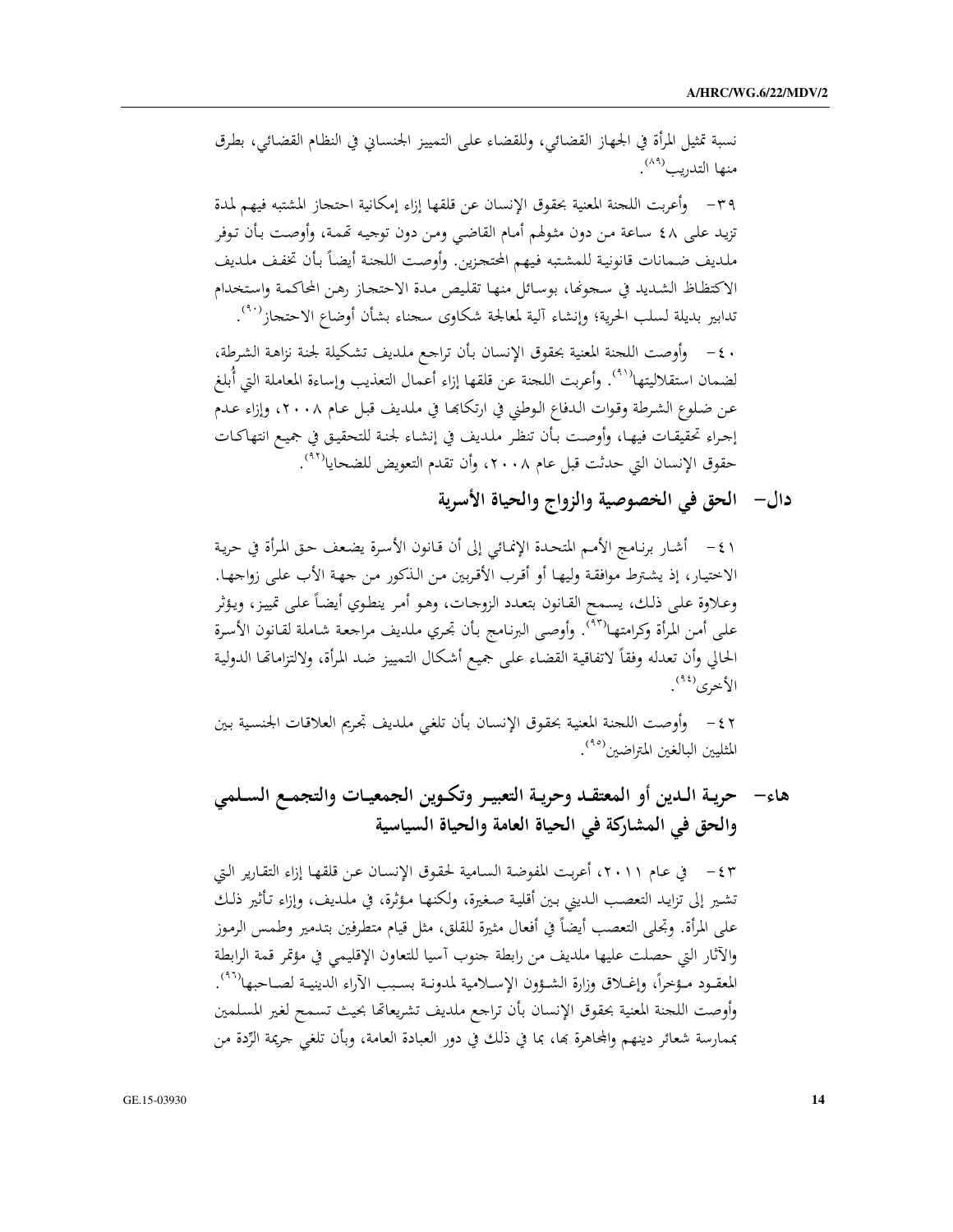تشريعاتما، وتسمح لجميع الملديفيين بالتمتع الكامل بحرية الدين<sup>(٩٧</sup>). وأوصت لجنة القضاء على التمييز العنصري بأن توفر ملديف وسائل لتعزيز التفاهم والتسامح والحوار بين الأديان في المحتمع الملديفي، مما يساعد على مواجهة التطرف الديني وتعزيز التنوع الثقافي<sup>(٩٨</sup>).

٤٤ - وأشار برنامج الأمم المتحدة الإنمائي إلى أن الصحفيين الذين يتناولون مسألة عنف العصابات والمسائل المتعلقة بحا، والمسائل الحساسة المتعلقة بالدين، يتلقون تمديدات بالقتل. وفي حـين تلقــي ١٥ صـحفياً تهديــدات بالقتــل، اختفــي صــحفي، هــو أحمــد ريلــوان، منــذ آب/أغسطس ٢٠١٤°. وأوصت اللحنة المعنية بحقوق الإنسان ملديف بأن تكفل على نحو كامل الحق في حرية التعبير بجميع أشكاله، وبأن تتحنب أي نوع من التدخل غير القانوني في وسائط الإعلام، ويشمل ذلك الإححام عن استخدام القوة ضد الصحفيين. ودعت اللحنة ملديف إلى توفير الحماية للصحفيين ووسائط الإعلام من أي شكل من أشكال العنف والرقابة، وإلى التحقيـق في حـوادث الاعتـداء علـي الصـحفيين ووسـائط الإعـلام، ومقاضـاة المسـؤولين عنها $^{(\cdot\cdot\cdot)}$ .

ه ٤ – وأشار برنـامج الأمـم المتحـدة الإنمـائي إلى أن اعتمـاد قـانون الحصـول علـى المعلومـات يشكل خطوة مهمة للبلد نحو تعزيز الشفافية والسماح للمواطنين بالحصول على المعلومات، مما bV² +% R ° J'/F ; Q .F% am ! F UU( M+N N F < i » X N على تنفيذ القانون<sup>(١٠١)</sup>.

٤٦ - وأفـاد برنـامج الأمـم المتحـدة الإنمـائي بـأن منظمـات المحتمـع المـدني واجـهـت أشـكالأ متنوعة من التهديد أعاقت عملها. فقط تلقت واحدة من المنظمات الرئيسية، هي منظمة  $\overline{a}$ الشفافية في ملديف، تمديدات من مسحل المنظمات غير الحكومية، في حين يُدعى أن أفراداً<br>-وجهوا تمديدات بالقتل إلى موظفي المنظمات. وبالمثل، تعرضت شبكة الديمقراطية في ملديف A+/(  3  ) B YQ !"\  R 0w/ r AB C -\* ? ^a( K Æ/</ X ( x . بتوجيه تهديدات إلى منظمات المحتمع المدني<sup>('</sup>```. وفي عام ٢٠١٤، أعرب المقرر الخاص المعني للدافعين عـن حقـوق الإنسـان عـن بواعـث قلـق مماثلـة، وحـث الحكومـة علـى اتخـاذ التـدابير الضرورية التي تكفل تحيئة بيئة مؤاتية تمكَّن المدافعين عن حقوق الإنسان من مزاولة أنشطتهم من دون خوفٍ من أي نوع من الاضطهاد أو التقييد<sup>(١٠٣)</sup>.

٤٧ – وأفاد برنامج الأمم المتحدة الإنمائي بأن إحدى منظمات المجتمع المدني تمكنت، بدعم من النائب العام، من إعداد مشروع قانون حديد بشأن الجمعيات، وأوصى البرنامج، في هذا السـياق، بـأن تسـارع ملـديف إلى اعتمـاد قـانون الجمعيـات الجديـد الـذي يُهيـئ بيئـة مؤاتيـة<br>" للمحتمع المدني<sup>(١٠٤)</sup>.

٤٨ - وأشــار برنــامج الأمــم المتحــدة الإنمــائي إلى أن قــانون حريــة التجمــع الســلمي، لعام ٢٠١٣، يفرض قيوداً على أماكن التجمع وعلى وسائل الإعلام التي تغطي الاحتجاجات، ويضيف عقبـات إداريـة أمـام التجمـع<sup>(°٬۱۰</sup>ْ. وأَوصـت اللجنـة المعنيـة بحقـوق الإنسـان بـأن تكفـل

R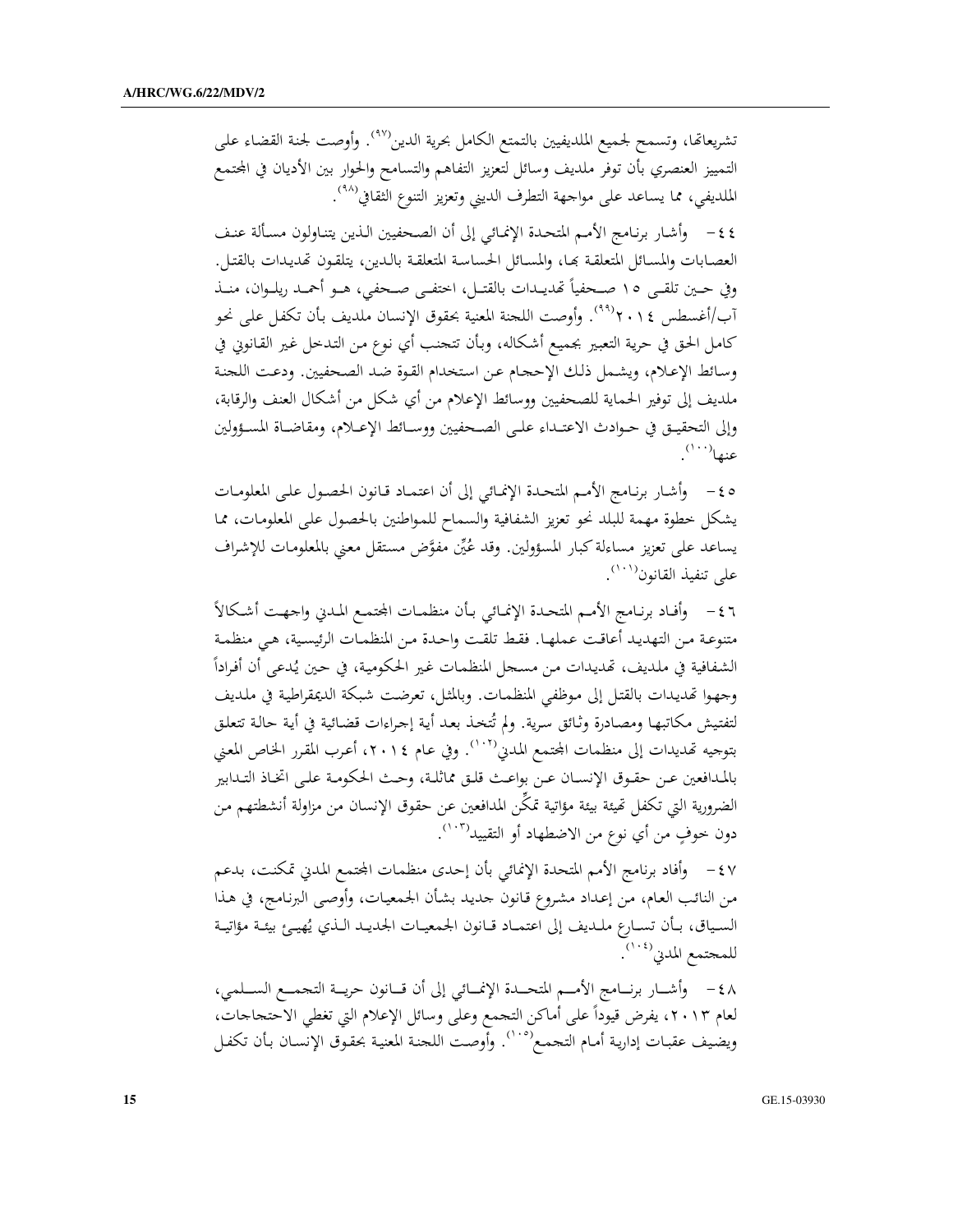ملديف، على نحوٍ كامل، الحق في حرية التجمع، امتثالاً للعهد الدولي الخاص بالحقوق المدنية والسياسية، وبأن تراجع تشريعاتها بحيث تتوافق مع أحكام العهد. ودعت اللجنة ملديف إلى اعتماد إجراءات ولوائح متوافقة مع معايير حقوق الإنسان، لتنظيم عمل الشرطة في السيطرة على الحشود الكبيرة من المتظاهرين<sup>(١٠٢)</sup>.

٤٩ - وفي سياق الإشارة إلى الظروف القانونية والسياسية التي أدت إلى استقالة رئيس ملديف السـابق في ٧ شـباط/فبراير ٢٠١٢ ونقـل السـلطة إلى الـرئيس الجديـد، أوصـت اللحنـة المعنيـة بحقوق الإنسان بأن تكفل ملديف ما يلي: الحماية الكاملة للحقوق المدرجة في المادة ٢٥ من العهد الدولي الخاص بالحقوق المدنية والسياسية؛ وتمكين اللجنة المنشأة لغرض التحقيق في الظروف المحيطة بنقل السلطة من أداء مهامها باستقلالية وحيادية كاملتين''``.

٥٠ – وفيما يتعلق بالانتخابات التي جرت في عام ٢٠١٣، أشارت المفوضة السامية لحقوق الإنسـان إلى أن المحكمـة العليـا أبطلت نتـائج الجولـة الأولى مـن الانتخابـات الرئاسية الـتي جرت في ٧ أيلول/سبتمبر ٢٠١٣، بدعوى حدوث مخالفات شابت العملية، رغم ما خلُص إليها المراقبون الوطنيون والدوليون من أن الانتخابات كانت حرة ونزيهة. وأضافت المفوضة السامية أن المحكمـة فرضـت علـى لحنـة الانتخابـات مجموعـة مرهقـة مـن المبـادئ التوجيهيـة المتعلقـة بـإجراء الانتخابات، يصعب الوفاء بها. وعلى هذا الأساس، منعت الشرطة لجنة الانتخابات من تنفيذ خطتها بإعادة الانتخابات في ١٩ تشرين الأول/أكتوبر ٢٠١٣. وأفادت المفوضة السامية أيضاً بأن الحكومة اتخذت، خلال فترة الانتخابات الرئاسية، إجراءات تعسفية ضد معارضيها لمنعهم من المشاركة في المناقشات البرلمانية. وأعربت المفوضة السامية عن جزعها إزاء التهديدات بالقتل وأعمال التخويف الأخرى الموجهة إلى أعضاء وموظفي اللحنة الوطنية لحقوق الإنسان والجهات الفاعلة في المحتمع المدني، وكذلك إزاء الهجوم بالمواد الحارقة على قناة تلفزيونية معارضة في تشرين الأول/أكتوبر ٢٠١٣'.

## واو–۔ الحق في الصحة

٥١ - أشار صندوق الأمم المتحدة للسكان إلى الإدانة والتحريم المحتمعيين للحمل خارج إطار الزواج، وإلى تقارير إعلامية عن قتل أطفال رُضَّع، وإلى أن حالتين من حالات وفيات الأمومة الـ ١٩، التي حدثت في الفترة من عام ٢٠٠٩ إلى عام ٢٠١٢، نجمتا عن الإجهاض غير الآمن(°`'). وأوصى الصندوق بأن تشجع ملديف تنظيم الأسرة واستخدام وسائل منع الحمل، وذلك بالتوعية بمبادئ الصحة العامة وبغير ذلك من الوسائل، وبأن تحذف العوازل الذكرية من قائمة أدوية الجدول ٣؛ وبأن تشجع الاختيار من بين مجموعة واسعة من وسائل منع الحمل، لا سيما في الجزر النائية؛ وبأن تبحث وتواجه عوائق تنظيم الأسرة، وبخاصة العوائق التي يواجهها المراهقون والشباب والنساء غير المتزوجات والفئات السكانية المهمشة والمستبعدة، مثل الأشخاص ذوي الإعاقة، والمثليات والمثليين ومزدوجي الميل الجنسبي ومغايري الهوية الجنسانية، والبغايا، وما إلى ذلك````.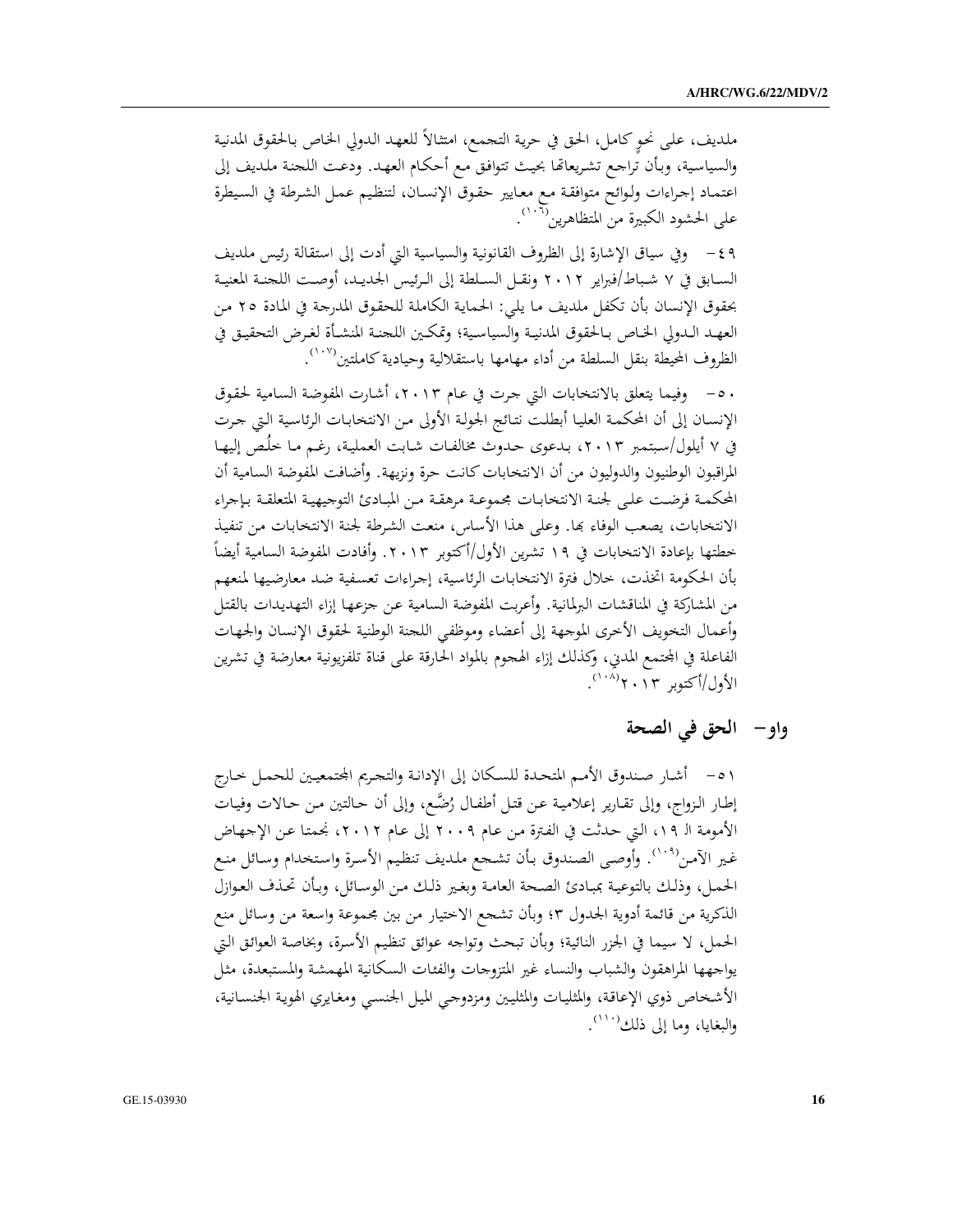زاي– الحق في التعليم

٥٢ - أوصت اليونسكو بأن تعتمد ملديف تدابير محددة لتعزيز التعليم الشامل (١١١٠).

حاءه المهاجرون واللاجئون وملتمسو اللجوء

يتعرضون في كثير من الأحيان، على يد المتحرين بالبشر وأصحاب العمل عديمي الضمير في ملىديف، لسـوء المعاملـة والاسـتغلال والغـش فيمـا يتعلـق بـدخلهم الـذي يكسـبونه بشـق الأنفس'''''. وأشارت المفوضية السامية لحقوق الإنسان إلى تقديرات تبين أن نحو ثلث سكان ملديف، البالغ عددهم ٣٠٠٠٠٠ نسمة، هم من العاملين المهاجرين، وأن ٥٠٠٠٠ شخص منهم وضعهم غير قانوني. وعادةً ما يعمل العمال المهاجرون في قطاعي البناء والخدمات(١١٣). وأوصت لجنة القضاء على التمييز العنصري بأن تواصل ملديف اتخاذ تدابير ترمى إلى القضاء على التمييز ضد غير المواطنين، من حيث شروط ومتطلبات العمل<sup>(١١٤</sup>). ٤ ٥ - وأوصت اللجنة المعنية بحقوق الإنسان بأن تعتمد ملديف تشريعاً يضمن احترام مبدأ

عدم الإعادة القسرية<sup>(١١٥</sup>).

طاءِ– الممشردون داخلياً

ياء– الحق في التنمية، والقضايا البيئية

٥٧ – أشاد المقرر الخاص المعنى بحقوق الإنسان للمشردين داخلياً بدور الحكومة الريادي على الصعيد الدولي في تسليط الضوء على آثار تغير المناخ وعلى تعزيز نماذج التنمية المستدامة بيئياً. وأشار المقرر الخاص إلى أن تغير المناخ وغيره من العوامل المتعلقة بطبيعة بيئات الجزر المنخفضة الصغيرة في ملديف تؤثر بالفعل على أسباب معيشة سكان العديد من الجزر وحقوقهم، ومنها الحق في السكن والمياه النقية وفي التمتع بمستوى معيشىي لائق. وأوصىي المقرر الخاص بإيلاء أولوية، على الصعيد الوطني، لزيادة الاهتمام بالقضايا المتعلقة بالتشرد الداخلي والحوار بشأنها والالتزام بمعالجتها<sup>(١١٩)</sup>.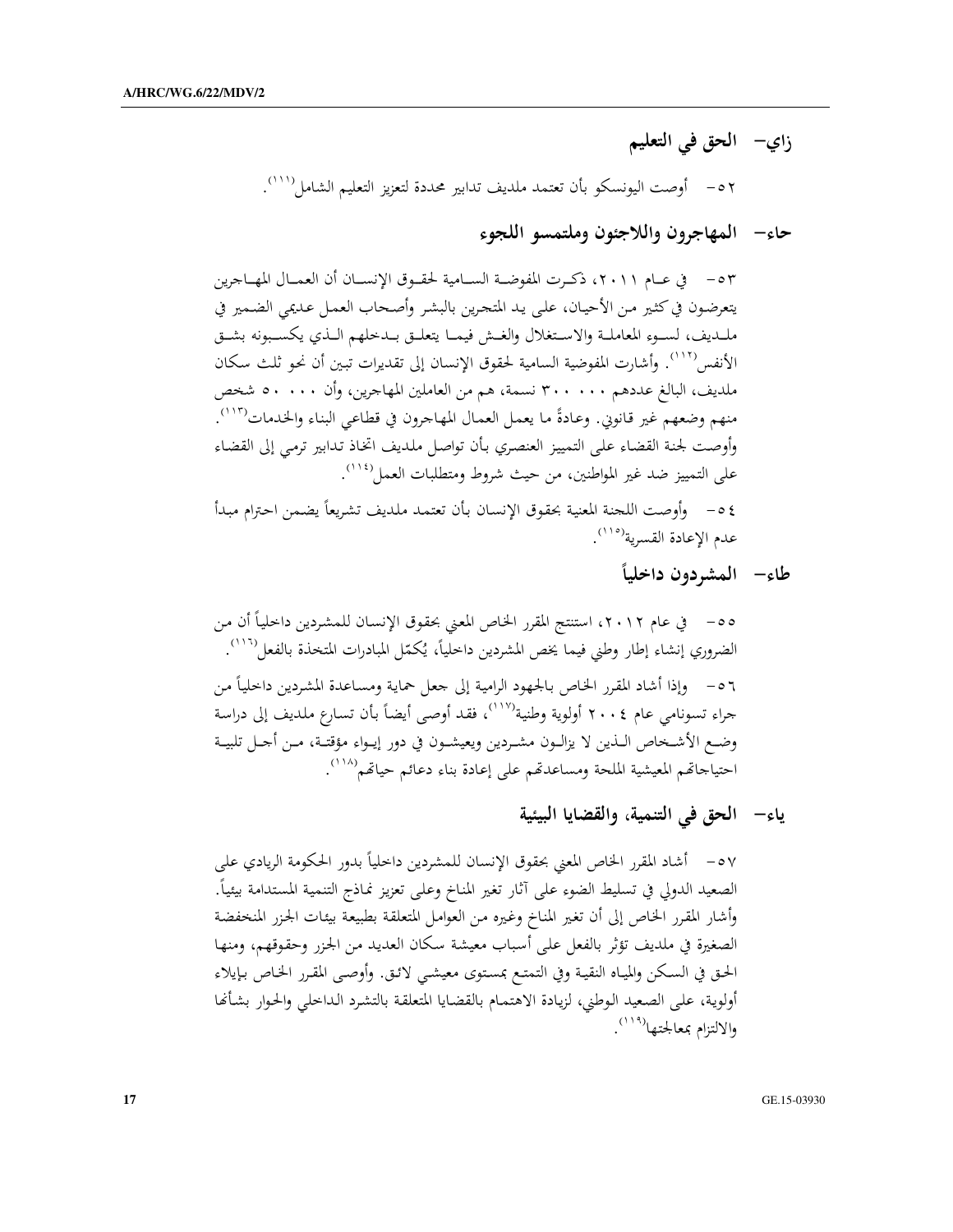| Unless indicated otherwise, the status of ratification of instruments listed in the table may be found on |
|-----------------------------------------------------------------------------------------------------------|
| the official website of the United Nations Treaty Collection database, Office of Legal Affairs of the     |
| United Nations Secretariat, http://treaties.un.org/. Please also refer to the United Nations compilation  |
| on Maldives from the previous cycle (A/HRC/WG.6/9/MDV/2/Rev.1).                                           |

 $2^2$  The following abbreviations have been used in UPR documents:

| <b>ICERD</b>      | International Convention on the Elimination of All Forms of Racial                             |
|-------------------|------------------------------------------------------------------------------------------------|
|                   | Discrimination:                                                                                |
| <b>ICESCR</b>     | International Covenant on Economic, Social and Cultural Rights;                                |
| <b>OP-ICESCR</b>  | Optional Protocol to ICESCR;                                                                   |
| <b>ICCPR</b>      | International Covenant on Civil and Political Rights;                                          |
| <b>ICCPR-OP 1</b> | Optional Protocol to ICCPR;                                                                    |
| <b>ICCPR-OP 2</b> | Second Optional Protocol to ICCPR, aiming at the abolition of the death<br>penalty;            |
| <b>CEDAW</b>      | Convention on the Elimination of All Forms of Discrimination against<br>Women;                 |
| <b>OP-CEDAW</b>   | Optional Protocol to CEDAW;                                                                    |
| <b>CAT</b>        | Convention against Torture and Other Cruel, Inhuman or Degrading                               |
|                   | <b>Treatment or Punishment:</b>                                                                |
| OP-CAT            | Optional Protocol to CAT;                                                                      |
| <b>CRC</b>        | Convention on the Rights of the Child;                                                         |
| OP-CRC-AC         | Optional Protocol to CRC on the involvement of children in armed<br>conflict:                  |
| OP-CRC-SC         | Optional Protocol to CRC on the sale of children, child prostitution and<br>child pornography; |
| OP-CRC-IC         | Optional Protocol to CRC on a communications procedure;                                        |
| <b>ICRMW</b>      | International Convention on the Protection of the Rights of All Migrant                        |
|                   | Workers and Members of Their Families;                                                         |
| <b>CRPD</b>       | Convention on the Rights of Persons with Disabilities;                                         |
| <b>OP-CRPD</b>    | Optional Protocol to CRPD;                                                                     |
| <b>ICPPED</b>     | International Convention for the Protection of All Persons from Enforced                       |
|                   | Disappearance.                                                                                 |

- 3 Individual complaints: ICCPR-OP 1, art. 1; OP-CEDAW, art. 1; OP-CRPD, art. 1; OP-ICESCR, art. 1; OP-CRC-IC, art. 5; ICERD, art. 14; CAT, art. 22; ICRMW, art. 77; and ICPPED, art. 31. Inquiry procedure: OP-CEDAW, art. 8; CAT, art. 20; ICPPED, art. 33; OP-CRPD, art. 6; OP-ICESCR, art. 11; and OP-CRC-IC, art. 13. Inter-State complaints: ICCPR, art. 41; ICRMW, art. 76; ICPPED, art. 32; CAT, art. 21; OP-ICESCR, art. 10; and OP-CRC-IC, art. 12. Urgent action: ICPPED, art. 30.
- 4 Information relating to other relevant international human rights instruments, including regional instruments, may be found in the pledges and commitments undertaken by Maldives before the Human Rights Council, as contained in the note verbale dated 28 August 2013 sent by the Permanent Mission of Maldives to the United Nations addressed to the President of the General Assembly, A/68/359, annex.
- <sup>5</sup> Geneva Convention for the Amelioration of the Condition of the Wounded and Sick in Armed Forces in the Field (First Convention); Geneva Convention for the Amelioration of the Condition of Wounded, Sick and Shipwrecked Members of Armed Forces at Sea (Second Convention); Geneva Convention relative to the Treatment of Prisoners of War (Third Convention); Geneva Convention relative to the Protection of Civilian Persons in Time of War (Fourth Convention); Protocol Additional to the Geneva Conventions of 12 August 1949, and relating to the Protection of Victims of International Armed Conflicts (Protocol I); Protocol Additional to the Geneva Conventions of 12 August 1949, and relating to the Protection of Victims of Non-International Armed Conflicts (Protocol II). For the official status of ratifications, see International Committee of the Red Cross, www.icrc.org/IHL.
- 6 International Labour Organization Forced Labour Convention, 1930 (No. 29); Abolition of Forced Labour Convention, 1957 (No. 105); Freedom of Association and Protection of the Right to Organise Convention, 1948 (No. 87); Right to Organise and Collective Bargaining Convention, 1949 (No. 98); Equal Remuneration Convention, 1951 (No. 100); Discrimination (Employment and Occupation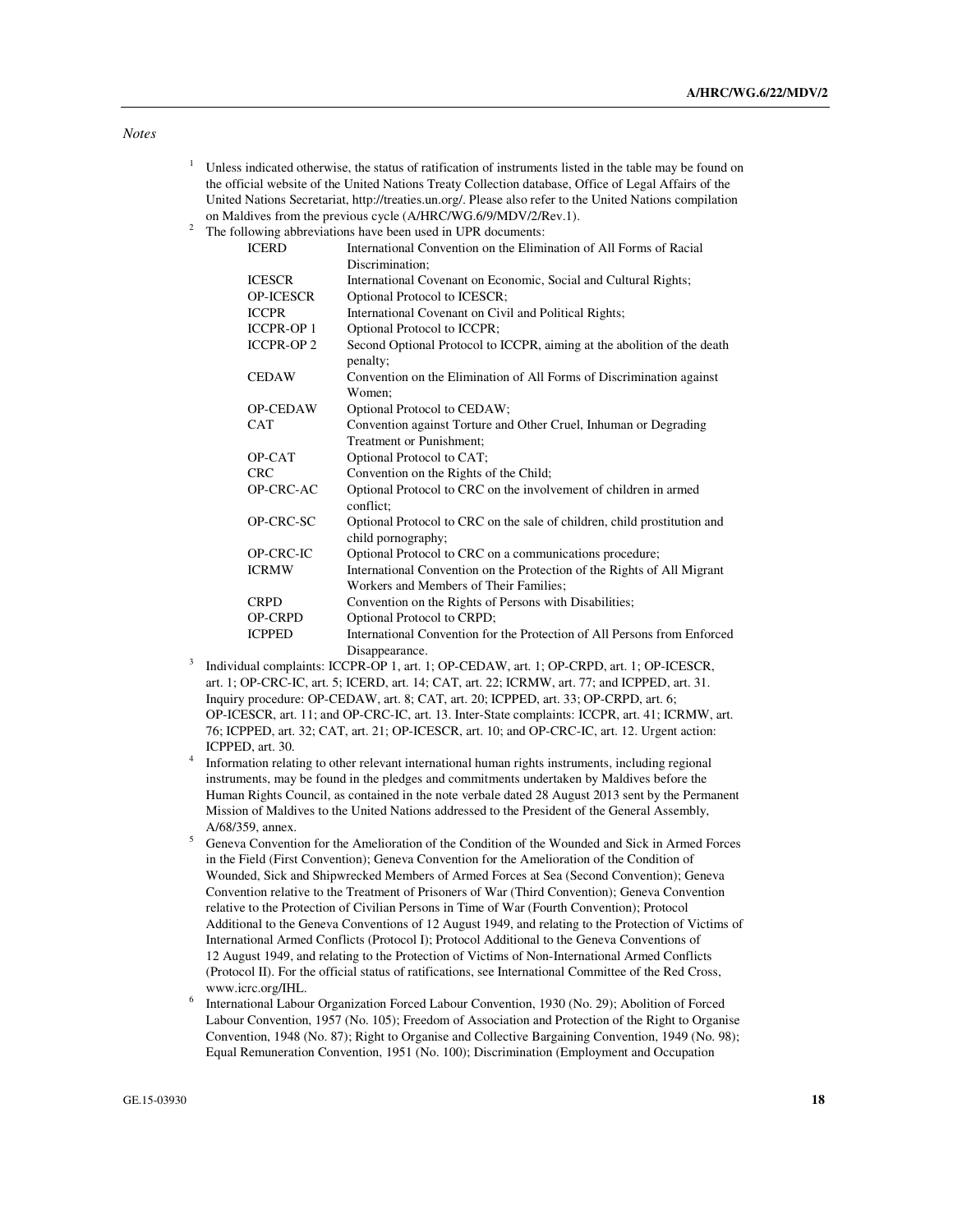Convention, 1958 (No. 111); Minimum Age Convention, 1973 (No. 138); Worst Forms of Child Labour Convention, 1999 (No. 182).

- 7 Protocol to Prevent, Suppress and Punish Trafficking in Persons, Especially Women and Children, supplementing the United Nations Convention against Transnational Organized Crime.
- 8 Protocol Additional to the Geneva Conventions of 12 August 1949, and relating to the Adoption of an Additional Distinctive Emblem (Protocol III). For the official status of ratifications, see International Committee of the Red Cross, www.icrc.org/IHL.
- 9 1951 Convention relating to the Status of Refugees and its 1967 Protocol, 1954 Convention relating to the Status of Stateless Persons, and 1961 Convention on the Reduction of Statelessness.
- <sup>10</sup> International Labour Organization, Indigenous and Tribal Peoples Convention, 1989 (No. 169); and Domestic Workers Convention, 2011 (No. 189).
- <sup>11</sup> See also statement of the United Nations High Commissioner for Human Rights, 24 November 2011, Malé, Maldives. Available from www.ohchr.org/EN/NewsEvents/Pages/DisplayNews.aspx? NewsID=11641&LangID.
- <sup>12</sup> Concluding observations of the Committee on the Elimination of Racial Discrimination, CERD/C/MDV/CO/5-12, para. 11.
- $13$  Ibid., para. 18.
- <sup>14</sup> Concluding observations of the Human Rights Committee, CCPR/C/MDV/CO/1, para. 5.<br><sup>15</sup> CERD/C/MDV/CO/5, 12, para. 6.
- <sup>15</sup> CERD/C/MDV/CO/5-12, para. 6.<br><sup>16</sup> CCPP/C/MDV/CO/1, para. 6.
- <sup>16</sup> CCPR/C/MDV/CO/1, para. 6.<br><sup>17</sup> Persont of the Special Personal
- Report of the Special Rapporteur on the independence of judges and lawyers, A/HRC/23/43/Add.3, para. 106.
- <sup>18</sup> UNDP, submission for the UPR of Maldives, part IV, recommendations, p. 2. See also, para. 5.<br><sup>19</sup> This agree 5 and 6 and part IV, recommendations a 2.
- <sup>19</sup> Ibid., paras. 5 and 6 and part IV, recommendations, p. 2.<br><sup>20</sup> According to erticle 5 of the rules of procedure of the Int
- <sup>20</sup> According to article 5 of the rules of procedure of the International Coordinating Committee of National Institutions for the Promotion and Protection of Human Rights (ICC) Sub-Committee on Accreditation, the classifications for accreditation used by the Sub-Committee are: A: Voting Member (fully in compliance with each of the Paris Principles), B: Non-Voting Member (not fully in compliance with each of the Paris Principles or insufficient information provided to make a determination), C: No Status (not in compliance with the Paris Principles).
- <sup>21</sup> For the list of national human rights institutions with accreditation status granted by the International Coordinating Committee of National Institutions for the Promotion and Protection of Human Rights (ICC), see A/HRC/27/40, annex.
- <sup>22</sup> CCPR/C/MDV/CO/1, para. 7.<br><sup>23</sup> CEPD/CA/DV/CO/5, 12. para.
- <sup>23</sup> CERD/C/MDV/CO/5-12, para. 9.<br><sup>24</sup> Philoson <sup>17</sup>
- $\frac{24}{25}$  Ibid., para. 17.
- <sup>25</sup> UNFPA, submission for the UPR of Maldives, p. 1.<br><sup>26</sup> See gases briefing an Maldives, supplied from
- See press briefing on Maldives, available from
- www.ohchr.org/EN/NewsEvents/Pages/DisplayNews.aspx?NewsID=15178&LangID=E.
- <sup>27</sup> CCPR/C/MDV/CO/1, para. 26.<br><sup>28</sup> The following abbreviations may
- The following abbreviations may have been used in UPR documents:

| <b>CERD</b>         | Committee on the Elimination of Racial Discrimination;               |
|---------------------|----------------------------------------------------------------------|
| <b>CESCR</b>        | Committee on Economic, Social and Cultural Rights;                   |
| <b>HR</b> Committee | Human Rights Committee;                                              |
| <b>CEDAW</b>        | Committee on the Elimination of Discrimination against Women;        |
| CAT                 | Committee against Torture;                                           |
| <b>CRC</b>          | Committee on the Rights of the Child:                                |
| <b>CMW</b>          | Committee on the Protection of the Rights of All Migrant Workers and |
|                     | Members of Their Families;                                           |
| <b>CRPD</b>         | Committee on the Rights of Persons with Disabilities;                |
| <b>CED</b>          | Committee on Enforced Disappearances;                                |
| <b>SPT</b>          | Subcommittee on Prevention of Torture.                               |
|                     |                                                                      |

- <sup>29</sup> CERD/C/MDV/CO/5-12, para. 21.
- CCPR/C/MDV/CO/1, para. 28.
- Letter from HR Committee to the Permanent Mission of Maldives to the United Nations Office and other international organizations in Geneva, dated 28 April 2014, available from: http://tbinternet. ohchr.org/Treaties/CCPR/Shared%20Documents/MDV/INT\_CCPR\_FUL\_MDV\_17222\_E.pdf.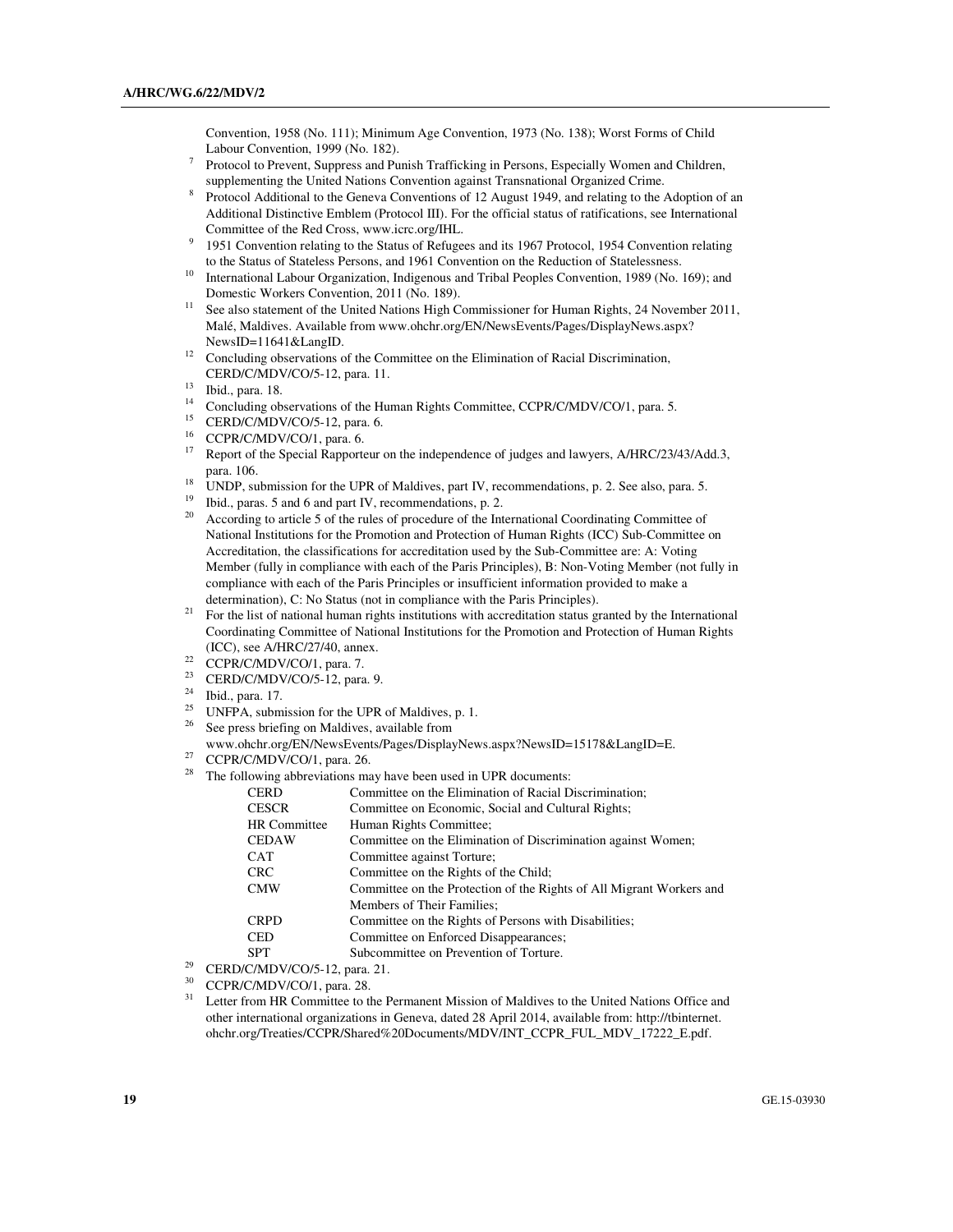- <sup>32</sup> Press releases, "The Maldives: UN torture prevention body makes follow-up visit" and "Maldives: UN torture prevention body concludes its follow-up visit". Available from www.ohchr.org/EN/NewsEvents/Pages/DisplayNews.aspx?NewsID= 15380&LangID=E and www.ohchr.org/EN/NewsEvents/Pages/DisplayNews.aspx?NewsID= 15415&LangID=E (accessed on 14 January 2015).
- <sup>33</sup> For the titles of special procedures, see www.ohchr.org/EN/HRBodies/SP/Pages/Themes.aspx and www.ohchr.org/EN/HRBodies/SP/Pages/Countries.aspx.
- <sup>34</sup> UNFPA submission, pp. 1 and 2.
- <sup>35</sup> See information available from www.ohchr.org/EN/countries/AsiaRegion/Pages/MVIndex.aspx.<br><sup>36</sup> Statement of the United Nations High Commissioner for Human Bights, 24 November 2011, Mo
- <sup>36</sup> Statement of the United Nations High Commissioner for Human Rights, 24 November 2011, Malé, Maldives.
- <sup>37</sup> CCPR/C/MDV/CO/1, para. 3.
- <sup>38</sup> UNDP submission, para. 20.
- $^{39}$  Ibid., paras. 23 and 24.
- Ibid., part VIII, recommendations, p. 5.
- <sup>41</sup> UNFPA submission, section on marriages under 18 years, p. 4.<br><sup>42</sup> CCBB/C/MDV/CO/1 pers 12. See also CEDAW list of issues
- <sup>42</sup> CCPR/C/MDV/CO/1, para. 12. See also CEDAW list of issues, CEDAW/C/MDV/Q/4-5, para. 20.<br><sup>43</sup> Statement of the United National Ligh Commissioner for Unman Bights, 24 Nayombar 2011, Malá
- <sup>43</sup> Statement of the United Nations High Commissioner for Human Rights, 24 November 2011, Malé, Maldives.
- $^{44}$  UNDP submission, para. 20.
- $^{45}$  CCPR/C/MDV/CO/1, para. 10.
- $^{46}$  CERD/C/MDV/CO/5-12, para. 4.
- $^{47}$  Ibid., para. 8.
- $^{48}$  Ibid., para. 21.
- $^{49}$  Ibid., para. 10.
- $^{50}$  CCPR/C/MDV/CO/1, para. 9.<br> $^{51}$  H<sub>1</sub>:1, ages 8.
- Ibid., para. 8.
- $52$  UNFPA submission, p. 2.
- $^{53}$  CCPR/C/MDV/CO/1, para. 13.<br> $^{54}$  Prace hrigting. Available from
- Press briefing. Available from www.ohchr.org/EN/NewsEvents/Pages/DisplayNews.aspx?NewsID=14544&LangID=E.
- <sup>55</sup> CCPR/C/MDV/CO/1, para. 14.
- <sup>56</sup> Ibid., para. 23.
- <sup>57</sup> Ibid., para. 11.
- 
- <sup>58</sup> UNDP submission, para. 21.
- <sup>59</sup> Ibid., para. 20.
- $^{60}$  UNFPA submission, p. 3.
- <sup>61</sup> UNDP submission, section VIII, recommendations, p. 5.<br><sup>62</sup> CCDD/CA4DV/CO/1, rang. 11
- $^{62}$  CCPR/C/MDV/CO/1, para. 11.
- <sup>63</sup> UNFPA submission, section on sexual orientation and gender identity, p. 2.<br><sup>64</sup> Thid, section on family planning, p. <sup>2</sup>.
- <sup>64</sup> Ibid., section on family planning, p. 3.<br> $\frac{65}{2}$  Communications report of special processes
- <sup>65</sup> Communications report of special procedures,  $A/HRC/23/51$ , p. 72.<br><sup>66</sup> Statement of the United Nations High Commissioner for Human Bi
- <sup>66</sup> Statement of the United Nations High Commissioner for Human Rights, 24 November 2011, Malé, Maldives.
- $^{67}$  CCPR/C/MDV/CO/1, para. 16.<br> $^{68}$  UNEDA submission section on
- <sup>68</sup> UNFPA submission, section on youth and adolescent sexual health and recommendations, p. 5.<br><sup>69</sup> UNILOD, submission for the UDP of Maldiuse, p. 2.
- <sup>69</sup> UNHCR, submission for the UPR of Maldives, p. 2.<br><sup>70</sup> CCPD/CA/DV/CO/1, rarge 17, See also CEPD/CA/
- <sup>70</sup> CCPR/C/MDV/CO/1, para. 17. See also CERD/C/MDV/CO/5-12, para. 12.
- $^{71}$  UNDP submission, para. 2.<br> $^{72}$  Communications report of c
- <sup>72</sup> Communications report of special procedures,  $A/HRC/25/74$ , p. 119.<br><sup>73</sup> Statement by the High Commissioner for Hyman Bights, 2013, Avail
- <sup>73</sup> Statement by the High Commissioner for Human Rights, 2013. Available from www.ohchr.org/EN/ NewsEvents/Pages/DisplayNews.aspx?NewsID=13917&LangID=E.
- <sup>74</sup> CCPR/C/MDV/CO/1, para. 20.
- <sup>75</sup> A/HRC/23/43/Add.3, para. 44.
- $\frac{76}{77}$  Ibid., para. 50.
- UNDP submission, section IV, recommendations, p. 2.